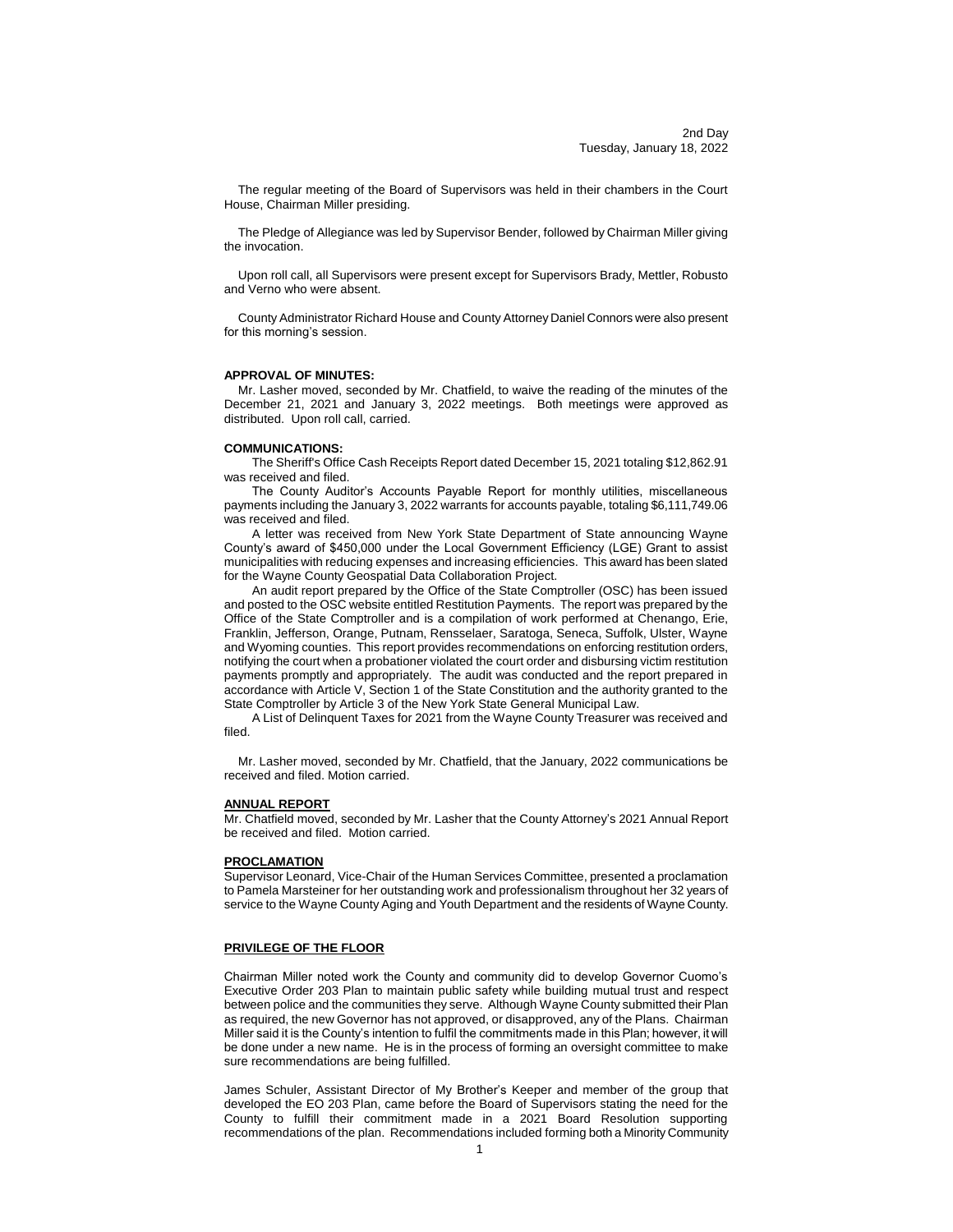Advocacy Committee and Civil Review Advisory Board.

The purpose of the Minority Community Advocacy Committee is to promote and protect minority rights in the Wayne County community and to serve as a liaison between the county, officials, employers or residents of the community when a perceived issue of injustice arises. The Civilian Review Advisory Board will be in place to address minority and other civilian issues as they arise with the goal of ensuring respect, dignity, equity, and equality in all Wayne County functions. Initial groups have been formed for both Committees; however, additional membership is being sought. Mr. Schuler stated the County made a commitment to give all their residents a voice and he believes acknowledging these committees is a step in that direction.

Mr. Miller made a request this issue remain on the Board agenda for additional conversation.

#### **SCHEDULED BUSINESS:**

### **RESOLUTION 12-22: AUTHORIZATION RENEW CONTRACT WITH TYLER TECHNOLOGIES**

Mrs. Leonard presented the following:

WHEREAS, MUNIS is the software program used to manage all finances and other functions including but not limited to accounting, budget, receivables, fixed assets, general billing, payroll, tax billing, purchase orders, requisitions and contracts; and

WHEREAS, the software maintenance is due for renewal on an annual basis on March  $17<sup>th</sup>$ ; and

WHEREAS, the cost for 2022 will not exceed \$270,276.00 now, therefore, be it

RESOLVED, that the Chairman of the Wayne County Board of Supervisors is hereby authorized and directed to execute a contract on behalf of the County of Wayne, subject to the County Attorney's approval as to form and content, with Tyler Technologies for the following:

MUNIS software maintenance for all financial modules and for the operating system and database administration support for the contract period starting March 17, 2022 to March 16, 2023 at a cost not to exceed \$270,276.00 paid in full in advance.

Mr. Johnson moved the adoption of the resolution. Seconded by Mrs. Bender. Upon roll call, adopted.

## **RESOLUTION 13-22: AUTHORIZATION TO SIGN LEASE AGREEMENT FOR A QUADIENT FOLDER-INSERTER SYSTEM FOR THE INFORMATION TECHNOLOGY DEPARTMENT** Mrs. Leonard presented the following:

WHEREAS, the Wayne County IT Department currently leases a folder-inserter machine from Pitney Bowes, Inc. which is set to expire on February 28, 2022; and

WHEREAS, proposals for folder-inserters were received from Pitney Bowes and Quadient (formerly Neopost), which are both on Sourcewell contract, and then reviewed by Information Technology (IT) staff; and

WHEREAS, it is the recommendation of IT staff that the department enter into a 48 month lease with Quadient for the equipment and with Lineage (the business arm and authorized reseller of Quadient) for maintenance and service, and

WHEREAS, monthly costs proposed by each company included equipment, shipping, installation, training, labor, parts and maintenance; now, therefore be it

RESOLVED, that the Wayne County IT Department is authorized to enter into a lease for a 48 month term for a new DS 64i Folder-Inserter series machine with Quadient and with Lineage for service and maintenance, at a combined cost of \$420.54 per month, per Sourcewell contract #041917-NPI; and be it further

RESOLVED, that the Chairman of the Wayne County Board of Supervisors is hereby authorized and directed to execute the lease and service agreements, on behalf of the County of Wayne, subject to the County Attorney's approval as to form and content, with Quadient and Lineage, for a 48 month period, to commence when the agreement is fully executed.

Mr. Eygnor moved the adoption of the resolution. Seconded by Mr. Lasher. Upon roll call, adopted.

# **RESOLUTION 14-22: SETTING DATE FOR PUBLIC HEARING ON PROPOSED LOCAL LAW AMENDING THE MORTGAGE RECORDING TAX WITHIN THE COUNTY OF WAYNE**

Mrs. Leonard presented the following:

WHEREAS, NY Tax Law, Section 253-m allows Wayne County to adopt and amend local laws imposing in Wayne County a tax of twenty-five cents for each one hundred dollars and each remaining major fraction thereof of principal debt or obligation which is or under any contingency may be secured at the date of execution thereof, or at any time thereafter, by a mortgage on real property situated within the County of Wayne and recorded on or after the date upon which such tax takes effect and a tax of twenty-five cents on such mortgage if the principal debt or obligation which is or by any contingency may be secured by such mortgage is less than one hundred dollars; and

WHEREAS, each enactment of a local law pursuant to the authority of NY Tax Law, Section 253-m may provide for the imposition of a mortgage tax for a period no longer than three years from the date of enactment; and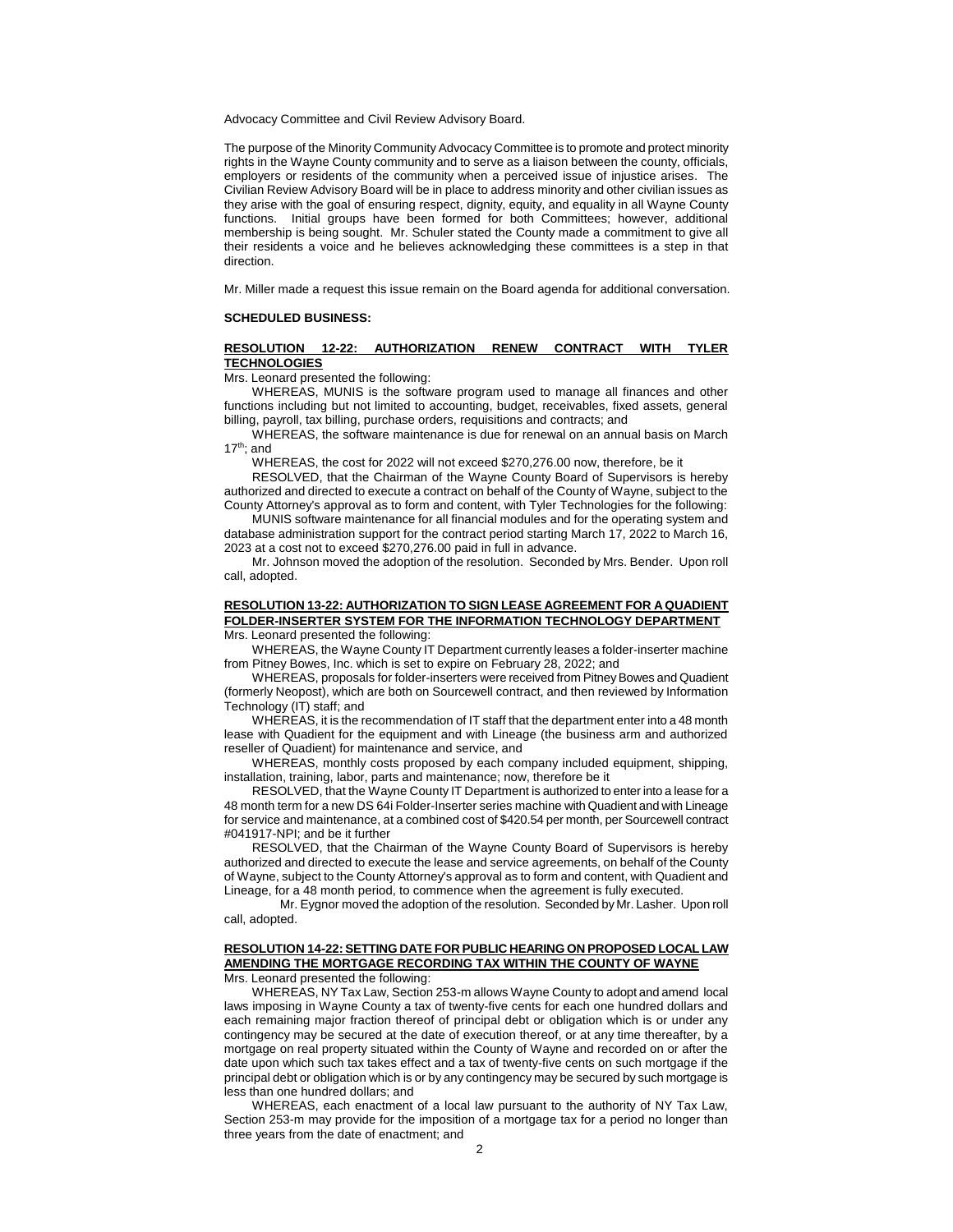WHEREAS, the existing local law enacted in Wayne County pursuant to the authority of NY Tax Law, Section 253-m was enacted by Resolution 156-19 on March 19, 2019 an will therefore expire by operation of law on March 18, 2022; and

WHEREAS, the Board of Supervisors desires to enact an amendment to the existing local law, which will have the effect of extending said local law for a time period of three (3) years, in accordance with NY Tax Law, Section 253-m(6); and

WHEREAS, NY Tax Law, Section 253-m (7) requires that any local law imposing a tax pursuant to that section shall take effect only on the first day of a calendar month, and further that such local law shall not be effective unless a certified copy of such local law is mailed by registered or certified mail to the Commissioner of Taxation and Finance at the Commissioner's office in Albany at least thirty (30) days prior to the date the local law shall take effect, and that certified copies of any local law described in this section shall also be filed with the county clerk of the county of Wayne, the secretary of state and the state comptroller within five (5) days after the date it is duly enacted; now, therefore, be it

RESOLVED, pursuant to Section 20 of the Municipal Home Rule Law, that the Board of Supervisors shall hold a public hearing on Tuesday, February 15, 2022, at 9:05 a.m., in the Supervisors' Chambers in the County Court House, Lyons, New York 14489, on the following proposed local law:

## COUNTY OF WAYNE - STATE OF NEW YORK INTRO NO. /LOCAL LAW NO.\_\_\_\_ FOR THE YEAR 2022

A local law amending Local Law No. 4-2005, as amended by Local Law No. 4-2008, as amended by Local Law No. 1 – 2011 as amended by Local Law 1-2014, as amended by Local Law 2-2016 and by Local Law 3-2019 entitled "Adoption of Local Law to Impose a Mortgage Recording Tax within the County of Wayne."

BE IT ENACTED BY THE BOARD OF SUPERVISORS OF THE COUNTY OF WAYNE, as follows:

#### SECTION 1

Section 1 of Local Law 4-2005, as amended by Local Law No. 4-2008 and by Local Law No. 1 - 2011, and by Local Law No. 1-2014, and by Local Law no. 2-2016, and by Local Law 3-2019 entitled "Adoption of Local Law to Impose a Mortgage Recording Tax within the County of Wayne" is hereby amended to read as follows:

#### Section 1. Imposition of Tax

Pursuant to Chapter 164 of the Laws of 2005, for the period beginning March 1, 2022 and ending three (3) years from the date of enactment hereof, there is hereby imposed, in the county of Wayne, a tax of \$0.25 for each \$100.00, and each remaining major fraction thereof of principal debt or obligation which is or under any contingency may be secured at the date of execution thereof, or at any time thereafter, by a mortgage on real property situated within the county of Wayne and recorded on or after March 1, 2022 and a tax of \$0.25 on such mortgage if the principal debt or obligation which is or by any contingency may be secured by such mortgage is less than \$100.00.

#### SECTION 2

Section 7 of Local Law No. 04-2005 as amended by Local Laws Nos. 4-2008, No. 1 – 2011, No. 1-2014 and No. 2-2016, entitled "Adoption of Local Law to Impose a Mortgage Recording Tax within the County of Wayne" is hereby amended to read as follows:

## Section 7. Effective Date

This amendment to Local Law 04-2005 as amended by Local Laws Nos. 4-2008, No. 1-2014, No. 2-2016 and No. 3-2019 local law shall take effect on the first day of March, 2022, provided a certified copy thereof is mailed by registered or certified mail to the New York State Commissioner of Taxation and Finance at least 30 days prior to such date. Certified copies of this local law shall also be filed with the Wayne County Clerk, the Secretary of State, and the State Comptroller within five days after the date it is duly enacted.

Mr. Kolczynski moved the adoption of the resolution. Seconded by Mr. Johnson. Upon roll call, adopted.

## **RESOLUTION 15-22: AUTHORIZE ACCEPTANCE OF MEDICAL ACCOMMODATION FOR E-911**

### Mr. Eygnor presented the following:

WHEREAS, that due to two separate injuries, Katie Dean, 911 Operations Manager has requested a medical accommodation for telecommuting during the period from 9/21/21 until 10/16/2021 inclusive and be reimbursed for one hundred and eleven (111) hours of accruals used during the period from 9/21/2021 until 10/16/2021 and also allowed accommodation for telecommuting for one hundred 100 hours between the dates of 11/19/2021 until 11/30/2021; and

WHEREAS, this position falls under the Managerial Confidential structure; and

WHEREAS, the Director of Disaster Preparedness has monitored the work performed by said employee and is of the opinion that said employee performed their work in a telecommuting environment on a temporary basis to be satisfactory; and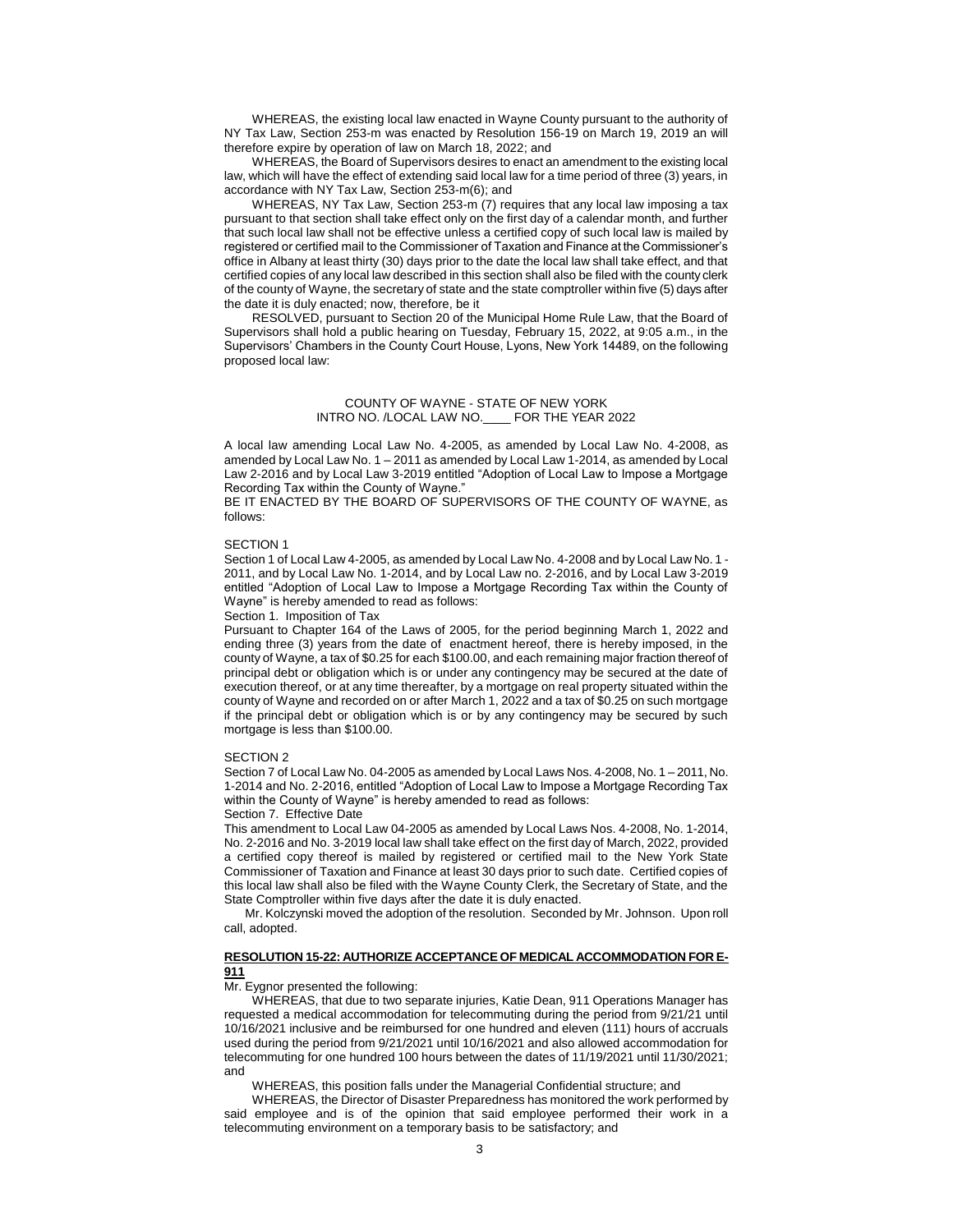WHEREAS, the current county policy regarding telecommuting only accommodates COVID related issues, necessitating the need for this resolution; now, therefore, be it

RESOLVED, that the Wayne County Board of Supervisors recognizes said request for medical accommodation and authorizes telecommuting for said employee for the dates and hours stated above; and be it further

RESOLVED, that the sick leave hours currently expended by said employee be reinstated for actual time worked during this period.

Mrs. Bender moved the adoption of the resolution. Seconded by Mr. Donalty. Upon roll call, adopted.

### **RESOLUTION 16-22: AUTHORIZATION TO RENEW AGREEMENT WITH ALCOHOL MONITORING SYSTEMS, INC. FOR THE WAYNE COUNTY PROBATION DEPARTMENT** Mr. Eygnor presented the following:

WHEREAS, the Probation Department has operated a Secure Continuous Remote Alcohol Monitoring (SCRAM) service program, to monitor house arrest and alcohol consumption of offenders; and

WHEREAS, The Probation Department is desirous in maintaining said alcohol monitoring program with, Alcohol Monitoring Systems, Inc. (AMS); and

WHEREAS, the Probation Department's contract with Alcohol Monitoring Systems, INC., (AMS) expired on 11/20/21; and

WHEREAS, the new contract will remain unchanged from the previous agreement and will remain in effect through 11/19/2024; and

WHEREAS, the proposed cost of the contract is budgeted in line item 54426 in the amount of \$40,000.00; therefore be it

RESOLVED, that the Chairman of the Board of Supervisors is authorized to sign an Agency Services Agreement Renewal with Alcohol Monitoring Systems, Inc. located at 1241 West Mineral Avenue, Suite 200, Littleton, CO 80120 for an amount not to exceed \$40,000, subject to the County Attorney's approval to form and content.

Mr. VanLaeken moved the adoption of the resolution. Seconded by Mrs. Bender. Upon roll call, adopted.

#### **RESOLUTION 17-22: AUTHORIZATION TO ESTABLISH BUILDING MAINTENANCE CHARGES FOR 2022**

Mr. Chatfield presented the following:

WHEREAS, the Superintendent of Public Works has a need to establish an hourly rate by title to be used by the Public Works Department for charging maintenance labor costs for the 2022 budget year, as noted below:

| Cost/HR | OT Cost/HR |
|---------|------------|
| \$50.70 | \$64.79    |
| \$44.35 | \$55.27    |
| \$42.84 | \$53.02    |
| \$41.89 | \$51.58    |
| \$36.50 | \$43.49    |
| \$35.90 | \$42.59    |
| \$34.32 | \$40.23    |
| \$26.24 | \$26.24    |
| \$24.55 | \$24.55    |
| \$27.29 | \$27.29    |
| \$27.42 | \$27.42    |
| \$23.74 | \$23.74    |
| \$54.93 | \$71.15    |
| \$50.22 | \$64.08    |
| \$48.54 | \$61.56    |
| \$39.21 | \$47.56    |
| \$54.81 | \$70.97    |
| \$46.67 | \$58.76    |
| \$41.30 | \$50.70    |
| \$37.18 | \$44.52    |
| \$34.64 | \$40.70    |
| \$52.14 | \$66.96    |
| \$48.02 | \$60.78    |
| \$36.65 | \$43.73    |
| \$56.07 | \$72.86    |
|         |            |

Now, therefore be it

RESOLVED that the above listed hourly rates by title for Public Works Department labor charges will be in effect for the 2022 budget year.

Mrs. Bender moved the adoption of the resolution. Seconded by Mr. Eygnor. Upon roll call, adopted.

# **RESOLUTION 18-22: ESTABLISHING HOURLY WAGES FOR 2022 SEASONAL POSITIONS**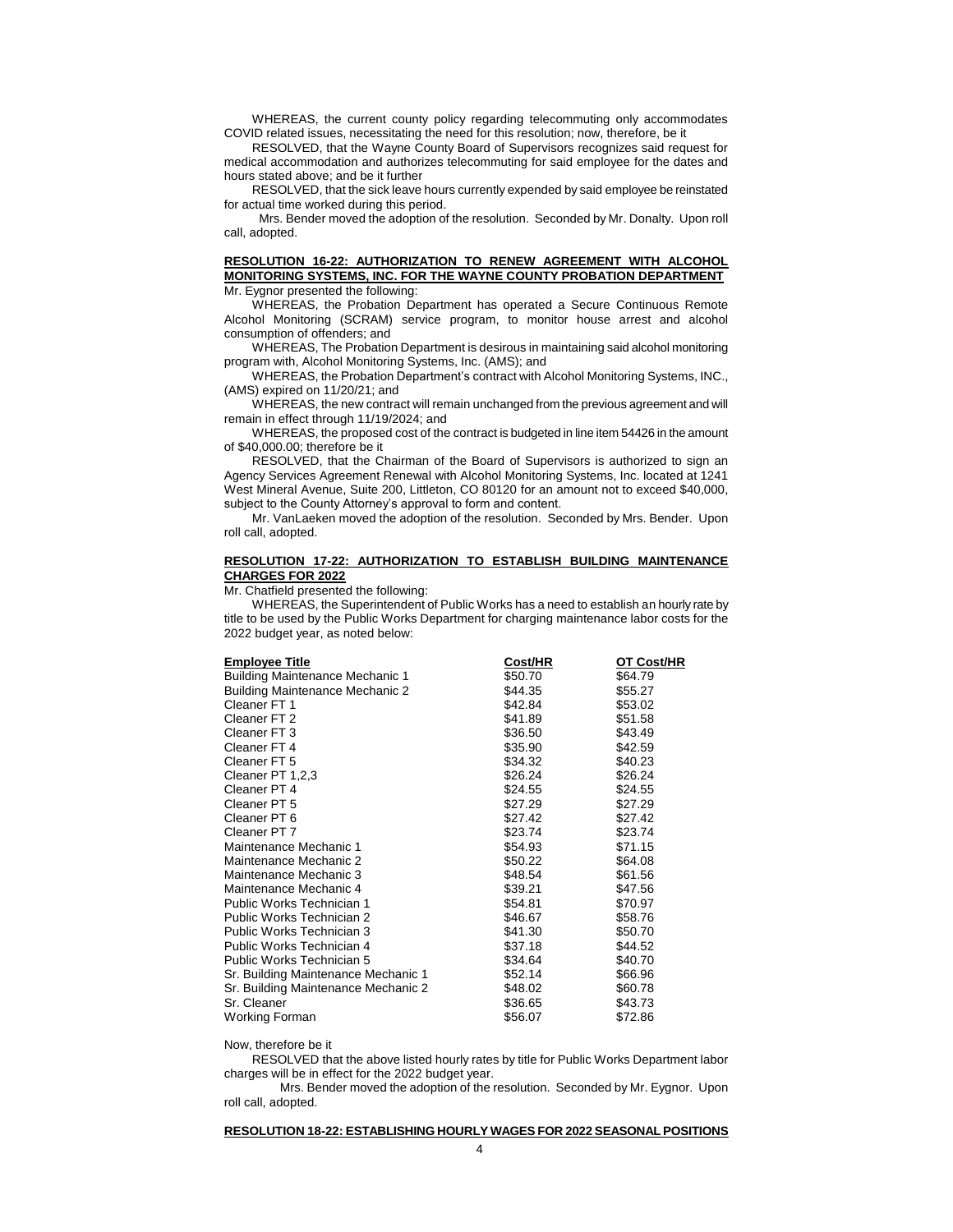## **IN THE PUBLIC WORKS DEPARTMENT**

Mr. Chatfield presented the following:

WHEREAS, the Public Works Department has a need to hire persons to fill several seasonal positions in various titles; and

WHEREAS, the 2022 budget contains funds for these positions; and

WHEREAS, it is necessary for the Board of Supervisors to establish the hourly wage for said positions; now therefore be it

RESOLVED, that the Wayne County Superintendent of Public Works is hereby authorized to compensate the following seasonal positions at the hourly rates stated to take effect January 1, 2022:

- Engineer Technician, Seasonal \$16.25
- Seasonal Motor Equipment Operator #2 \$20.00
- (6) Parks Laborer, seasonal \$15.00
- Parks Foreman, seasonal \$17.00

Mr. Lasher moved the adoption of the resolution. Seconded by Mr. Donalty. Upon roll call, adopted.

## **RESOLUTION 19-22: AUTHORIZATION TO ENTER INTO INDEMNIFICATION AGREEMENT BETWEEN WAYNE COUNTY AND THE NEW YORK STATE DEPARTMENT OF TRANSPORTATION FOR SPECIAL HAULING PERMITS, DIVISIBLE LOAD OVERWEIGHT PERMITS, AND/OR RESTRICTED VEHICLE PERMITS**

Mr. Chatfield presented the following:

WHEREAS, that pursuant to the provisions of Part 154, Title 17, Official Compilation of Codes, Rules and Regulations of the State of New York, by and between the People of the State of New York, all municipal subdivisions thereof except the party of the second part, and the Commissioner of the New York State Department of Transportation, the New York State Thruway Authority, the State Bridge Authority and their officials, officers, agents and employees, parties of the first part, acting through and between the Commissioner of Transportation or his designee ("DOT") and the County of Wayne, party of the second part.

WHEREAS, the County of Wayne intends to apply for and receive permits pursuant to subpart 154-1 and/or subpart 154-2 of Title 17 of the official compilation of codes, rules and regulations of the State of New York, from the Department of Transportation for the operation of certain of its vehicles; and

WHEREAS, the Commissioner of Transportation has determined that this agreement will protect the interests of the People of the State of New York to the same extent as protective liability insurance coverage; now therefore, be it

RESOLVED, that the County of Wayne, in lieu of obtaining protective liability insurance coverage with respect to such permits, hereby agrees to assume the risk of, and to release, indemnify, protect, defend and save harmless the parties of the first part and/or all employees of the party of the first part from and against any and all claims, demands, actions, settlements, awards and judgments for such loss, injury, death or damage and any cost or expense in connection therewith caused by or arising out of the issuance and/or use of such permits; and be it further.

RESOLVED , that the party of the second part hereby agrees to indemnify and save harmless the parties of the first part and/or all employees of the parties of the first part from all liability of claims, demands and costs for or arising out of the issuance and/or use of such permits or the acceptance of such permits, whether caused by negligence of the part of the second part or by anyone acting by, through or for the party of the second part or caused by negligence, including omissions and supervisory acts, of the parties of the first part; and be it further

RESOLVED, that any payments required by the foregoing will be guaranteed by the full faith and credit of the party of the second part, or its districts, as applicable, and will be paid out of current budgeted funds, or if insufficient, from its liability and casualty reserve fund or from the proceeds of bonds which current laws permit the party of the second part to issue to pay claims against it.

Mr. Johnson moved the adoption of the resolution. Seconded by Mr. VanLaeken. Upon roll call, adopted.

### **RESOLUTION 20-22: AUTHORIZATION TO SET PUBLIC HEARING DATE FOR CDBG APPLICATION**

Mr. Johnson presented the following:

WHEREAS, the Office of Community Renewal is soliciting proposals from municipalities under the Community Development Block Grant Cares Act (CDBG CARES Act) program; and

WHEREAS, potential applicants for CDBG funding are required under 24 CFR570.486 and NYS's Citizen Participation Plan to schedule and conduct an advertised public hearing prior to the submission of such applications to give the public the opportunity to suggest projects for municipalities to consider; and

WHEREAS, the purpose of the hearing is to gain citizen input as to their needs and potential CDBG-funded projects for consideration by the County, including Housing, Economic Development, and Infrastructure; therefore be it

RESOLVED, that the Board of Supervisors hereby will conduct a hearing to permit the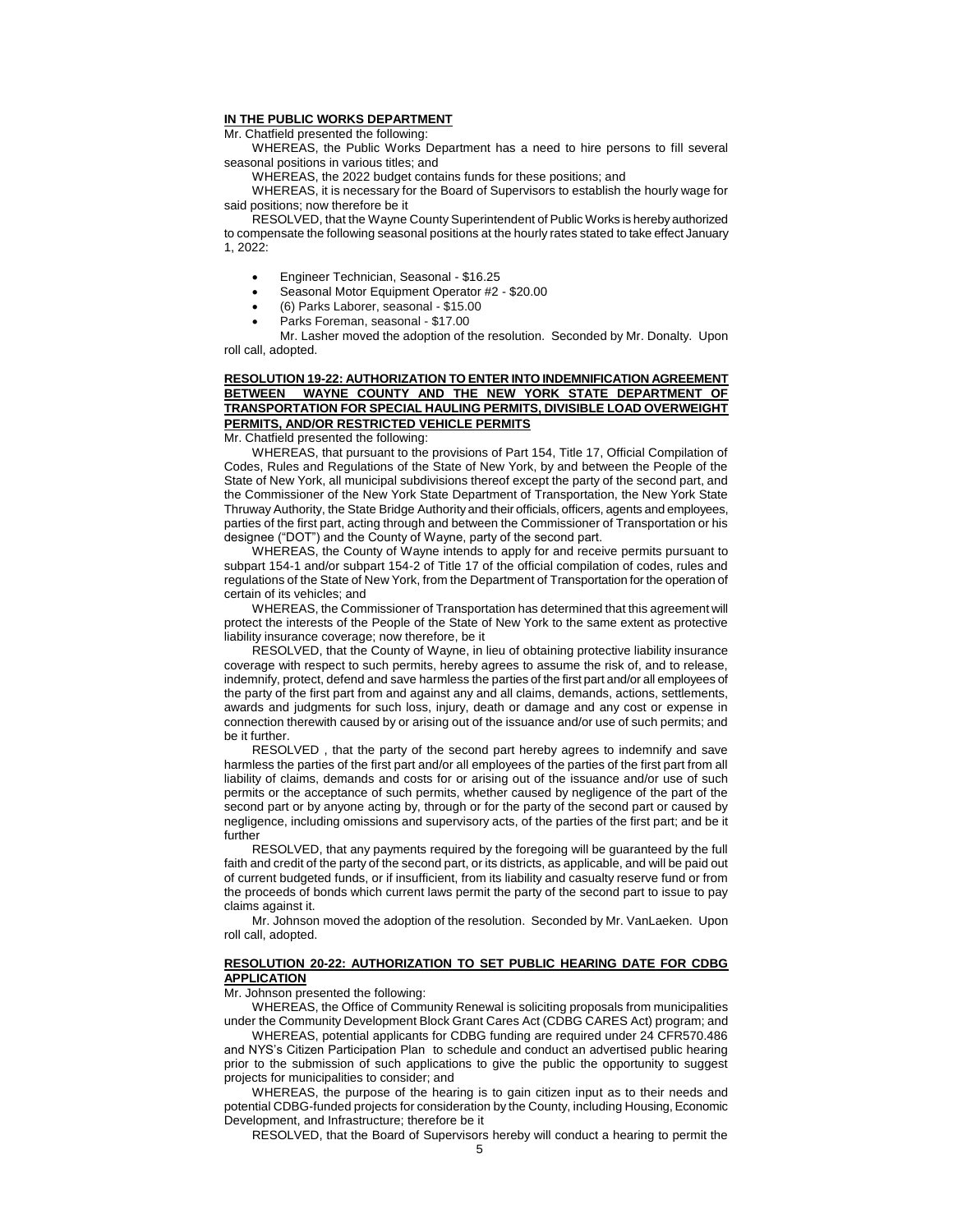filing of a Community Development Block Grant application; and be it further

RESOLVED, that the hearing be set for February 15, 2022 at 9:00 A.M. in the Supervisors Chambers at 26 Church Street, Lyons, New York; and be it further

RESOLVED, that the Clerk of the Board is hereby authorized and directed to publish notice in the legal newspapers for the County for the first available publication.

Mr. Eygnor moved the adoption of the resolution. Seconded by Mrs. Bender. Upon roll call, adopted.

#### **RESOLUTION 21-22: AUTHORIZATION TO SIGN AGREEMENT WITH WAYNE COUNTY INDUSTRIAL DEVELOPMENT AGENCY ("IDA") FOR PAYMENT OF 2022 APPROPRIATIONS**

Mr. Johnson presented the following:

 WHEREAS, the amount of \$312,553 has been appropriated in the 2022 County Budget for administrative support including funding for positions in the Wayne County Industrial Development Agency ("IDA"); and

WHEREAS, the amount of \$50,000 was appropriated for Contracted Services for specialists and outside consultant services; and

WHEREAS, the amount of \$165,000 was appropriated for special studies and projects for the IDA; now, therefore, be it

RESOLVED, that the Chairman of the Board of Supervisors is hereby authorized and directed to sign an agreement, subject to the County Attorney's approval as to form and content, with the Wayne County IDA providing for the provision of the administrative support and related expenses of \$312,553; and be it further

RESOLVED, that the Chairman of the Board is authorized to sign an agreement, subject to the County Attorney's approval as to form and content, with the Wayne County IDA providing for the payment of \$50,000 specialists and consultants in equal quarterly disbursements of \$12,500; and be it further

RESOLVED, that the Chairman of the Board is authorized to sign an agreement, subject to the County Attorney's approval as to form and content, with the Wayne County IDA providing for the disbursement of up to \$165,000 for special studies and special projects related to Economic Development and providing for payments on a project-by-project basis subject to the joint approval of the Economic Development and Planning Director, Chairman of the County Economic Development and Planning Committee, and the Wayne County Fiscal Assistant in advance of the project or study being undertaken and requiring the Agency to file a verified account of the disbursements of such funds.

Mrs. Leonard moved the adoption of the resolution. Seconded by Mr. Lasher. Upon roll call, adopted.

## **RESOLUTION 22-22: AUTHORIZATION TO APPLY FOR EXTENSION OF THE ELECTIONS CYBERSECURITY REMEDIATION GRANT PROGRAM FOR THE WAYNE COUNTY BOARD OF ELECTIONS**

Mr. Lasher presented the following:

WHEREAS, pursuant to Wayne County Board of Supervisors Resolution #325-20, Wayne County Board of Elections has a contract with the New York State Board of Elections for the Elections Cybersecurity Remediation Capital Grant Program, which has an end date of December 31, 2021, unless otherwise extended; and

WHEREAS, the New York State Board of Elections is extending said contract; thus, extending the eligible expense period to December 31, 2023; and

WHEREAS, the Wayne County Board of Elections and County of Wayne must file for a contract extension with the New York State Board of Elections in order to extend said contract in order to provide sufficient time to complete required grant administration and expend their remaining contract funds; and

WHEREAS, that Wayne County Board of Elections and County of Wayne is desirous in extending Contract Number BOE01 – C004285 – 111000.

Now, therefore be it

RESOLVED, that the Chairman of the Wayne County of Supervisors is authorized to execute Elections Cybersecurity Remediation Grant extension through December 31, 2023, Contract Number BOE01 – C004285 – 1110000, subject to the County Attorney contract approval as to form and content.

Mr. Donalty moved the adoption of the resolution. Seconded by Mr. Eygnor. Upon roll call, adopted.

#### **RESOLUTION 23-22: AUTHORIZATION TO CREATE A GEOGRAPHIC INFORMATION SYSTEM DEPARTMENT AND COORDINATOR POSITION AND AMEND THE BUDGET** Mr. Lasher presented the following:

WHEREAS, Geographic Information System (GIS) is an invaluable tool utilized by several Wayne County Departments, and County partners in order to capture, store, manipulate, analyze, manage and present all types of geographical date, and

WHEREAS, there is currently no one person dedicated to GIS services in the County, and WHEREAS, as the need GIS services continues to increase, there is the need for the creation of a County department solely dedicated to GIS services, and

WHEREAS, The County Administrator is desirous of creating a county GIS department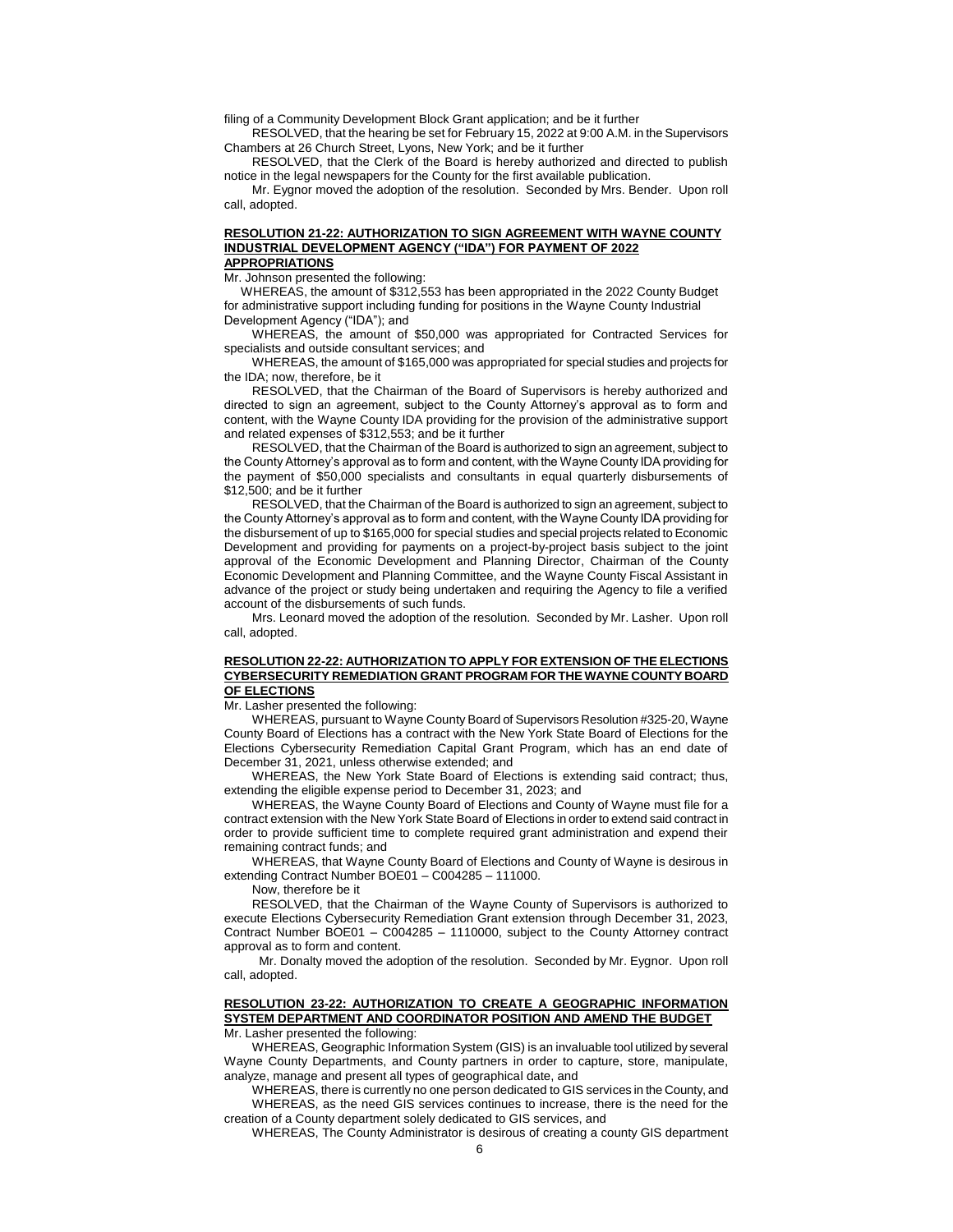and creating the position of GIS Coordinator, and

WHEREAS, there is currently American Recovery Plan Act and state funding available to cover the cost of data conversion and importing information into a County GIS environment, and

WHEREAS, the GIS Coordinator position will be responsible for coordinating, planning, organizing and directing GIS activities along with managing the County GIS system, and

WHEREAS: the GIS Coordinator will also be responsible for providing technical expertise and supervision of day-to-day implementation and operation of the GIS for several Wayne County Departments and to work with towns, villages and County partners; such as Soil and Water, Water Authority and others, and

WHEREAS, work of the Coordinator will be performed under the general supervision of the Wayne County Administrator with considerable leeway allowed for exercising independent judgement in carrying out the details of the work, and

WHEREAS, the position of GIS Coordinator has been evaluated by the Human Resource Department and reviewed by the County HR consultant and established as a grade 36 position under the CSEA contract, now therefore, be it

RESOLVED, that a County Geographic Information System Department is hereby created under the supervision of the County Administrator, and

RESOLVED, that the position of Geographic Information Coordinator is hereby created at grade 36 under the current CSEA contract, and further, be it

RESOLVED, that the Treasurer is hereby authorized to transfer \$83,496 from General Fund Unassigned Fund Balance, and further, be it

RESOLVED, that the Treasurer is hereby directed to amend the County budget as follows:

#### **A1240 Geographic Information System**

(Appropriations)

\$58,896 to 51939 GIS Coordinator

\$6,302 to 58100 Payments to NYS Retirement Sys

\$4,506 to 58200 Payments to Social Security

\$9,670 to 58400 Hospitalization

\$22 to 58901 Employee Assistance Program

\$1,000 to 54116 Computer Supplies

\$1,000 to 54150 Office Supplies

\$500 to 54230 Telephone

\$1,600 to 54414 Information Technology

Mr. VanLaeken moved the adoption of the resolution. Seconded by Mrs. Bender. Upon roll call, adopted.

## **RESOLUTION 24-22: AUTHORIZATION TO CONTRACT WITH HEALTH RESEARCH, INCORPORATED (HRI) TO RECEIVE NEW YORK STATE PUBLIC HEALTH CORPS FELLOWSHIP PROGRAM (NYSPHC) FUNDING FOR WAYNE COUNTY PUBLIC HEALTH AND AMEND THE 2022 BUDGET**

Mr. Groat presented the following:

WHEREAS, Wayne County Public Health (WCPH) was notified that they were eligible to receive funding for the NYSPHC Fellowship program from the New York State Department of Health (NYSDOH); and

WHEREAS, the NYSPHC Fellowship program is meant to assist Local Health Departments (LHDs) to:

Recruit, train, deploy and manage NYSPHC

- Augment LHD capacity to respond to current and emerging public health emergencies
- Provide health education services to inform and protect communities
- Improve outreach and assistance to vulnerable populations
- Directly assist with the local COVID-19 public health response

and;

WHEREAS, WCPH was determined to receive up to nine (9) Fellows and one (1) Local Coordinator for a minimum period of one year, based on population local health outcomes; and

WHEREAS, WCPH has been awarded \$1,383,824 in federal funds for the period of September 1, 2021 to July 31, 2023; and

WHEREAS, funding for the NYSPHC Fellowship program is distributed by the NYSDOH through HRI as federal funds; now, therefore be it

RESOLVED, that the Chairman of the Board of Supervisors is hereby authorized to sign a contract, and any future amendments, with HRI for the NYSPHC Fellowship program, for the period of September 1, 2021 to July 31, 2023 for an amount not to exceed \$1,383,824, subject to the approval of the County Attorney as to form and content; and, be it further

RESOLVED, that the Wayne County Treasurer is authorized to amend the 2022 budget as follows:

## **A4010 Public Health**

(Revenue) \$1,006,417 to 44289 PHCOR – Fed Aid – PH Corps Fellowship (Appropriations) \$932,000 to 54000 PHCOR – Contractual Expenses – PH Corps Fellowship \$4000 to 54414 PHCOR – Car Expense – PH Corps Fellowship \$12,000 to 54116 PHCOR – Computer Supplies – PH Corps Fellowship \$11,357 to 54150 PHCOR – Supplies – PH Corps Fellowship \$2000 to 54166 PHCOR – Postage – PH Corps Fellowship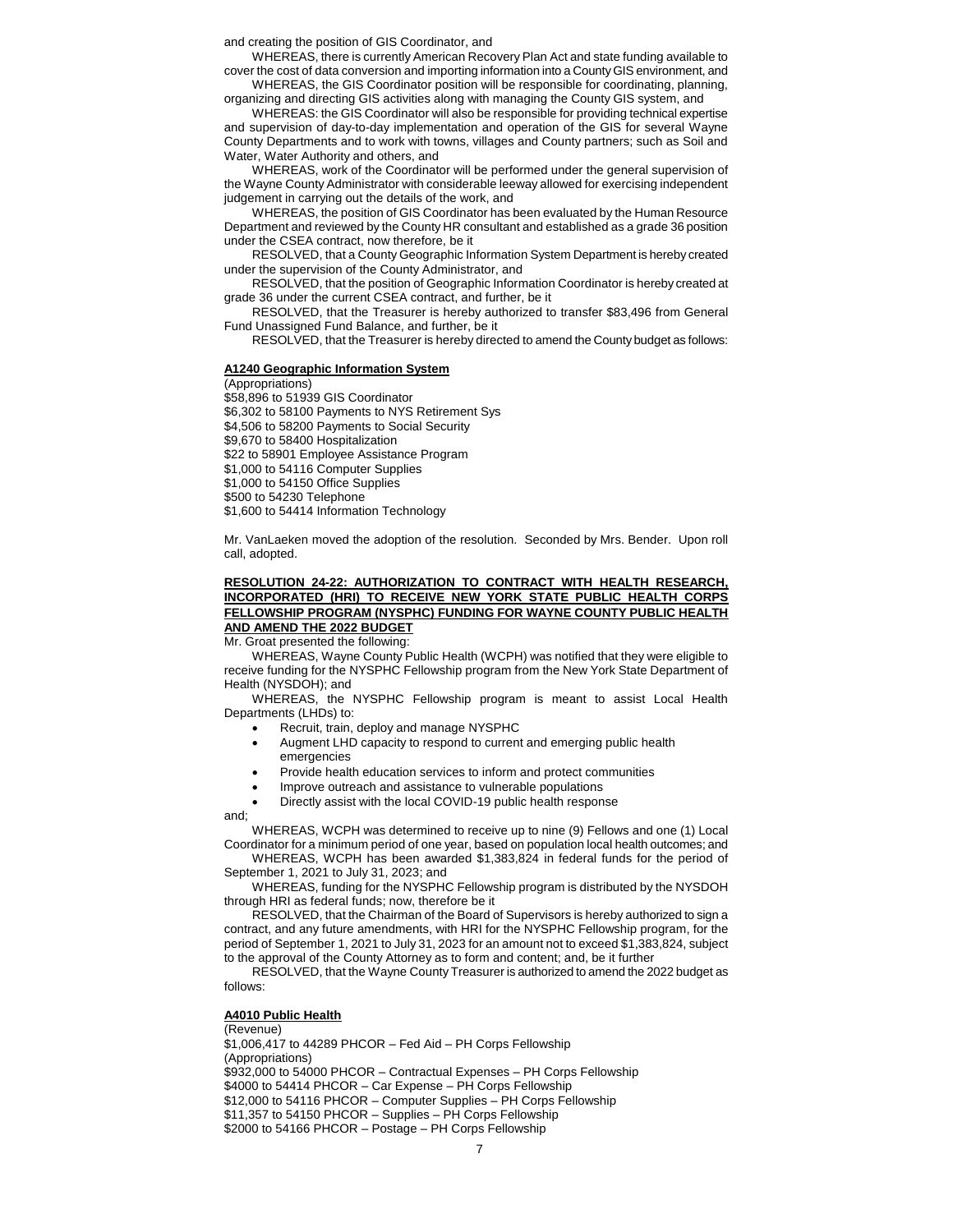\$6560 to 54230 PHCOR – Telephone – PH Corps Fellowship \$5000 to 54402 PHCOR – Advertising – PH Corps Fellowship \$11,200 to 54414 PHCOR – Information Technology – PH Corps Fellowship \$8000 to 54456 PHCOR – Printing – PH Corps Fellowship \$300 to 54485 PHCOR – Travel – PH Corps Fellowship \$4,000 to 54600 PHCOR – Misc – PH Corps Fellowship \$10,000 to 54919 PHCOR – Mileage – PH Corps Fellowship

Mr. Lasher moved the adoption of the resolution. Seconded by Mr. Eygnor. Upon roll call, adopted.

#### **RESOLUTION 25-22: AUTHORIZATION TO AMEND THE 2022 BUDGET FOR ELC COVID-19 REOPENING SCHOOLS FUNDING FOR WAYNE COUNTY PUBLIC HEALTH** Mr. Groat presented the following:

WHEREAS, Resolution 351-21 authorized an agreement between Wayne County Public Health (WCPH) and Health Research, Inc. (HRI) to provide funding for reopening schools with expanded screening testing capability to maintain in-person learning within Wayne County for the 2021-2022 school year, with an award of \$2,414,949; and

WHEREAS, Resolution 401-21 communicated the initial immediately reimbursable amount of \$724,485 for the period of July 1, 2021 to July 31, 2022; and

WHEREAS, HRI has recently authorized an additional allocation of immediately reimbursable funds for this effort in the amount of \$724,484;

WHEREAS, WCPH would like to amend their 2022 budget to include the additional amount of \$724,484 of immediately reimbursable funds, where at least eighty-five percent of the total funding must be allocated to support school districts; now, therefore, be it

RESOLVED, that the County Treasurer is hereby authorized to make the following adjustments to the 2022 Budget:

### **A4011 Public Health Services**

(Revenues) \$724,484 to 43289-ELC State Aid – Coronavirus Pandemic 2019-2020 – ELC (Appropriations) \$700,000 to 54000-ELC Contractual Expenses – ELC \$24,484 to 54650-ELC Communicable Disease – ELC

Mrs. Leonard moved the adoption of the resolution. Seconded by Mr. Johnson. Upon roll call, adopted.

### **RESOLUTION 26-22: AUTHORIZATION TO RENEW THE 2022 RENTAL AGREEMENT WITH CLYDE UNITED METHODIST CHURCH FOR A SENIOR CONGREGATE MEAL SITE FOR THE DEPARTMENT OF AGING AND YOUTH**

Mrs. Leonard presented the following:

WHEREAS, The Department of Aging and Youth provides congregate meals in five senior centers in Wayne County; and

WHEREAS, the Department is requesting to enter into a rental agreement with the Clyde United Methodist Church in the amount of \$325 per month for congregate meal site for 2022, therefore, be it

RESOLVED, that the Chairman of the Board of Supervisors is hereby authorized and directed to execute a rental agreement with Clyde United Methodist Church, in the amount of \$325.00 per month, on behalf of Wayne County for the period of January 1, 2022 through December 31, 2022, subject to the County Attorney's approval as to form and content.

Mr. VanLaeken moved the adoption of the resolution. Seconded by Mr. Eygnor. Upon roll call, adopted.

### **RESOLUTION 27-22: AUTHORIZATION TO RENEW 2022 CONGREGATE NUTRITION SITE CONTRACT WITH THE TOWN OF ONTARIO FOR THE DEPARTMENT OF AGING AND YOUTH**

Mrs. Leonard presented the following:

WHEREAS, the Department of Aging and Youth provides congregate meals in five senior centers in Wayne County, and

WHEREAS, the department requests to renew the contract with the Town of Ontario for provision of congregate services at the same \$6,200 cost as 2021; therefore, be it

RESOLVED, that the Chairman of the Board of Supervisors is hereby authorized and directed to execute a congregate meal site contract with the Town of Ontario in the amount not to exceed \$6,200 on behalf of Wayne County for the period of January 1, 2022 through December 31, 2022, subject to the County Attorney's approval as to form and content.

Mr. Donalty moved the adoption of the resolution. Seconded by Mrs. Bender. Upon roll call, adopted.

# **RESOLUTION 28-22: AUTHORIZATION TO RENEW 2022 SENIOR CONGREGATE MEAL PROGRAM WITH NEWARK EMMANUEL UNITED METHODIST CHURCH FOR THE DEPARTMENT OF AGING AND YOUTH**

Mrs. Leonard presented the following:

WHEREAS, the Department of Aging and Youth provides congregate meals in five senior centers throughout Wayne County; and

WHEREAS, the department requests to renew the contract with the Emmanuel Methodist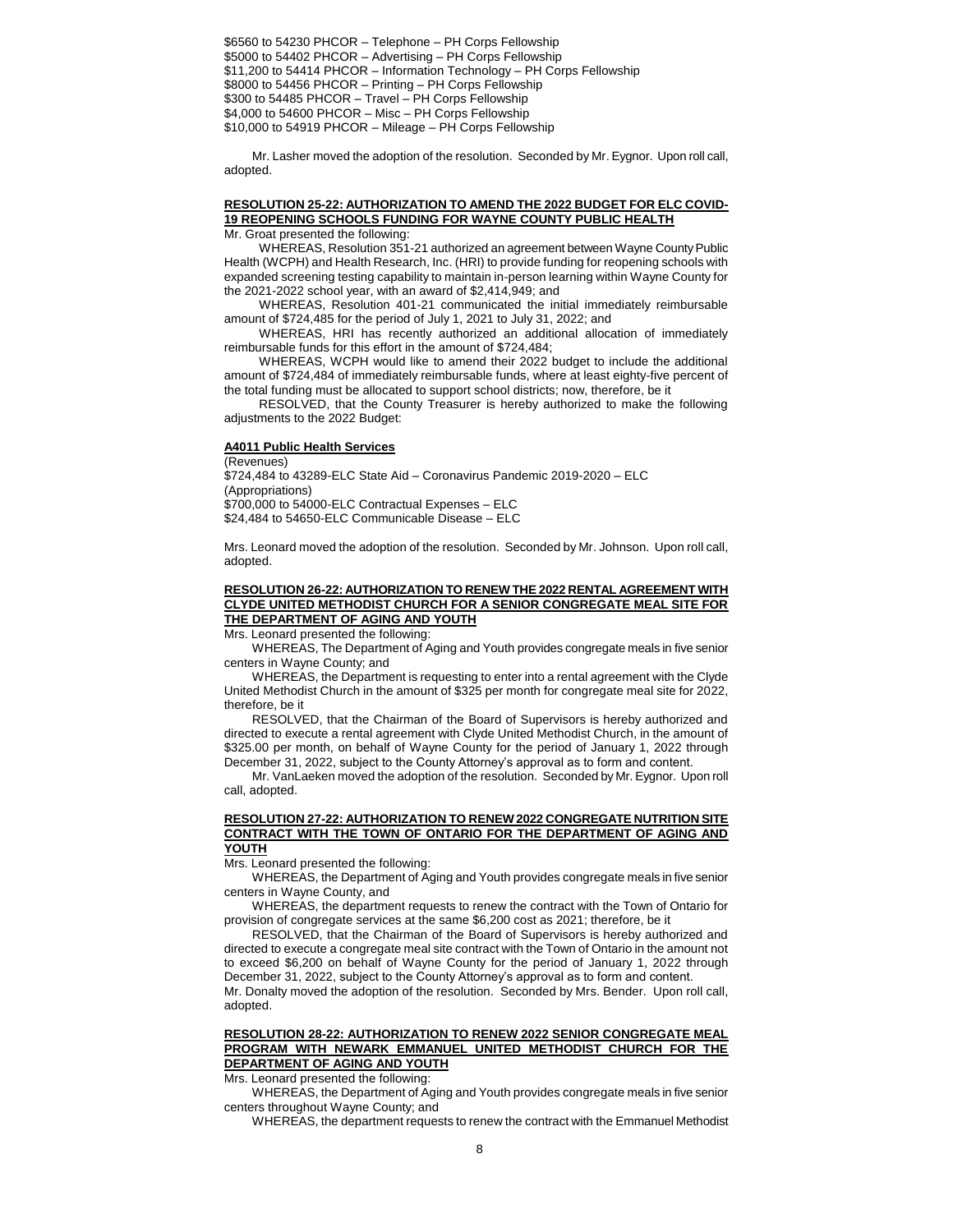Church for provision of congregate services at the same \$5,000 cost as 2021; therefore, be it RESOLVED, that the Chairman of the Board of Supervisors is hereby authorized and

directed to execute a contract with the Emmanuel United Methodist Church, on behalf of Wayne County in the annual amount of \$5,000 for the period of January 1, 2022 through December 31, 2022, subject to the County Attorney's approval as to form and content.

Mr. Lasher moved the adoption of the resolution. Seconded by Mr. Eygnor. Upon roll call, adopted.

### **RESOLUTION 29-22: AUTHORIZATION TO RENEW 2022 CONTRACT WITH GENESEE REGION HOME CARE OF ONTARIO COUNTY, INC. FOR PERSONAL CARE SERVICES FOR AGING & YOUTH CLIENTS**

Mrs. Leonard presented the following:

WHEREAS, the Department of Aging and Youth contracts with Genesee Region Home Care of Ontario County, Inc. for the provision of non-medical, in-home services and noninstitutional respite services for clients assessed eligible by the department, and

WHEREAS, the department desires to renew their contract for 2022 with the same terms and conditions, therefore be it

RESOLVED, that the Chairman of the Board of Supervisors is hereby authorized and directed to execute a contract on behalf of the County of Wayne, subject to the County Attorney's approval as to form and content, with Genesee Region Home Care of Ontario County, Inc., for the period of January 1, 2022 through December 31, 2022, for non-medical, inhome services and non-institutional respite services in the amount of \$130,454.00.

Mr. Johnson moved the adoption of the resolution. Seconded by Mrs. Bender. Upon roll call, adopted.

## **RESOLUTION 30-22: AUTHORIZATION TO RENEW 2022 CONTRACT WITH TRUSTED CHOICE HOMECARE FOR CONSUMER DIRECTED SERVICES FOR THE DEPARTMENT OF AGING AND YOUTH**

Mrs. Leonard presented the following:

WHEREAS, the Department of Aging and Youth contracts with home health care agencies for the provision of non-medical, in-home services and non-institutional respite services for clients assessed eligible by the department; and

WHEREAS, Trusted Nurse Staffing LLC d/b/a Trusted Choice Homecare enables the department to offer a consumer directed care model that supports the consumer's ability to interview, hire, train and supervise a personal care aid or attendant of their choosing; and

WHEREAS, Trusted Choice Homecare provides the attendant orientation training, ensures that the necessary health requirements are met and acts as the fiscal intermediary; processing payroll, employee benefits and insurance as applicable, for a rate of \$21.00 per hour; and

WHEREAS, the Department of Aging and Youth will provide case management oversight of the client, conducting the necessary assessments, developing a plan of care, and authorizing the number of hours of service based on client needs and budgetary considerations; therefore be it

RESOLVED, that the Chairman of the Board of Supervisors is hereby authorized and directed to execute a contract on behalf of the County of Wayne, subject to the County Attorney's approval as to form and content, with Trusted Nurse Staffing LLC d/b/a Trusted Choice Homecare, in the amount of \$21.00 per hour, not to exceed \$5000 for the period of January 1, 2022 through December 31, 2022, for fiscal intermediary services for a consumerdirected model of providing non-medical, in-home services and non-institutional respite services.

Mr. Lasher moved the adoption of the resolution. Seconded by Mr. Eygnor. Upon roll call, adopted.

**RESOLUTION 31-22: AUTHORIZATION TO RENEW 2022 CONTRACT WITH LEGAL**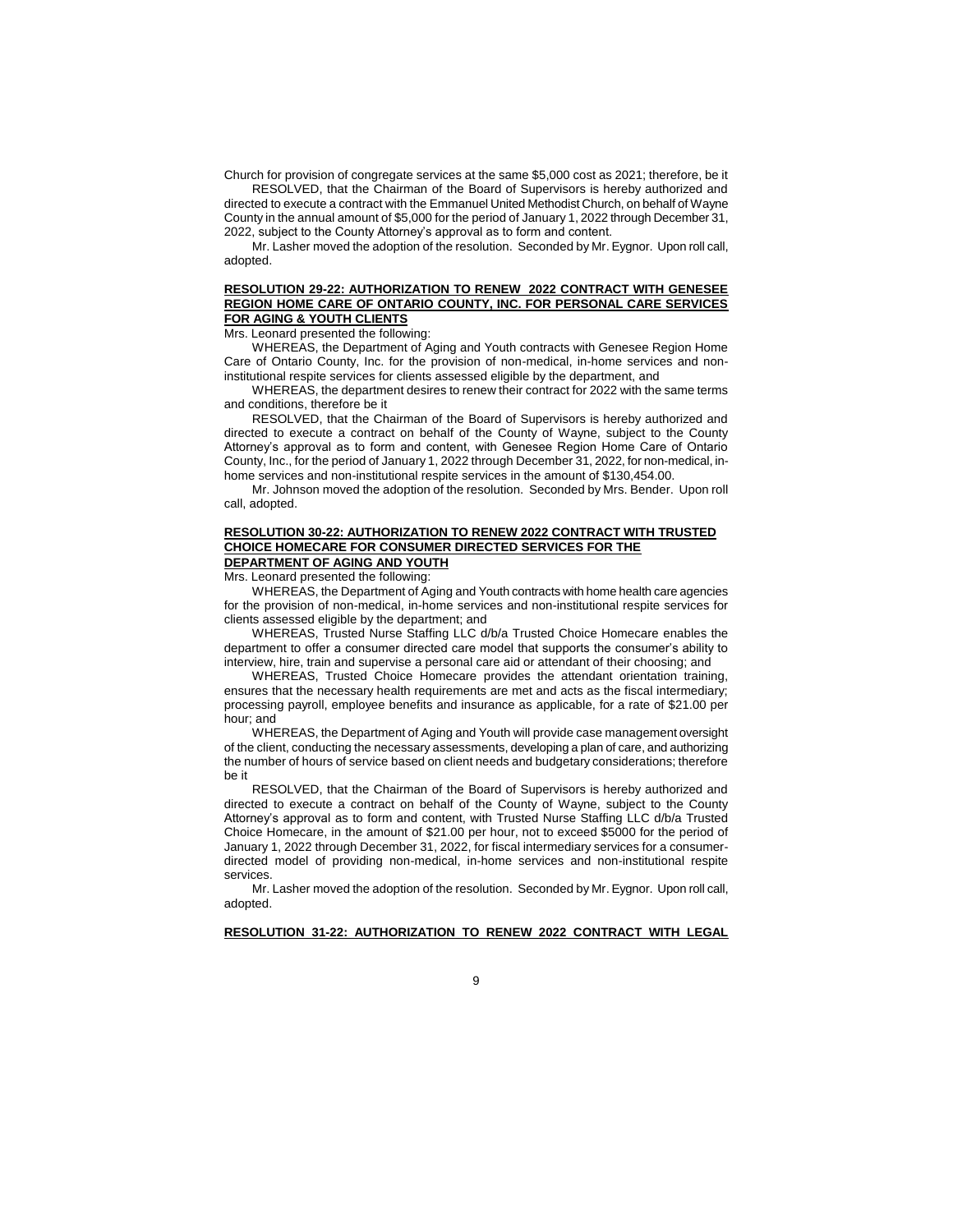#### **ASSISTANCE OF WESTERN NEW YORK (LAWNY) FOR LEGAL SERVICES FOR SENIORS**

Mrs. Leonard presented the following:

WHEREAS, The Department of Aging and Youth contracts with LAWNY to provide civil legal services for senior citizens as mandated as a priority service by the Older American Act; and

WHEREAS, the service is supported with 90% federal Title III B funds, with a 10 % required county match, and

WHEREAS, Wayne County Department of Aging and Youth requests to renew the contract for 2022, and

WHEREAS, the terms and conditions remain the same with the hourly rate to remain at \$60 per hour, not to exceed an annual cost of \$20,000; therefore be it

RESOLVED, that the Chairman of the Board of Supervisors is hereby authorized and directed to execute a contract on behalf of the County of Wayne, subject to the County Attorney's approval as to form and content, with Monroe County Legal Assistance//Legal Assistance of Western, NY, to provide eligible seniors, sixty years and older, legal services for the period of January 1, 2022 through December 31, 2022 in the amount not to exceed \$20,000.

Mr. Johnson moved the adoption of the resolution. Seconded by Mr. Donalty. Upon roll call, adopted.

# **RESOLUTION 32-22: AUTHORIZATION TO RENEW 2022 CONTRACT WITH WAYNE COUNTY ACTION PROGRAM, INC. TO SUPPORT THE RSVP SENIOR TRANSPORTATION PROGRAM FOR THE DEPARTMENT OF AGING AND YOUTH**

Mrs. Leonard presented the following:

WHEREAS, the Department of Aging and Youth receives funding for unmet needs for seniors in the county; and

WHEREAS, Wayne County Action Program operates a voluntary free driving program for seniors to medical appointments in and out of the county; and

WHEREAS, the department wished to maintain this relationship to allow Wayne County Action Program to reimburse their drivers mileage and to advertise and recruit additional drivers for the program; therefore be it

RESOLVED, that the Chairman of the Board of Supervisors is hereby authorized and directed to execute a contract on behalf of the County of Wayne, subject to the County Attorney's approval as to form and content, with Wayne County Action Program, in the amount not to exceed \$11,581 for the period of January 1, 2022 through December 31, 2022, to support costs associated with the RSVP Volunteer Driving Program.

Mr. Eygnor moved the adoption of the resolution. Seconded by Mrs. Bender. Upon roll call, adopted.

# **RESOLUTION 33-22: AUTHORIZATION TO PAY K & L MEDICAL TRANSPORTATION, LLC FOR EMERGENCY TRANSPORTATION SERVICES WITHOUT THE MINIMUM INSURANCE REQUIREMENTS ADOPTED IN RESOLUTION 235-21**

Mrs. Leonard presented the following:

WHEREAS, Resolution 235-21, as well as the Wayne County Purchasing Policy (Resolution 308-21), adopts the minimum insurance requirements that are mandatory for a vendor to acquire and maintain prior to contracting with or providing services to County Departments; and

WHEREAS, a vendor is not eligible for payment prior to providing proof of the minimum insurance requirements to the County Attorney's Office; and

WHEREAS, the Department of Aging and Youth became aware of an emergency situation with the closing of a local dialysis center and seniors unable to secure transportation to their new dialysis facility, and

WHEREAS, the department reached out to local transportation providers to see who would be able and willing to cover the transportation needs of these elderly dialysis patients,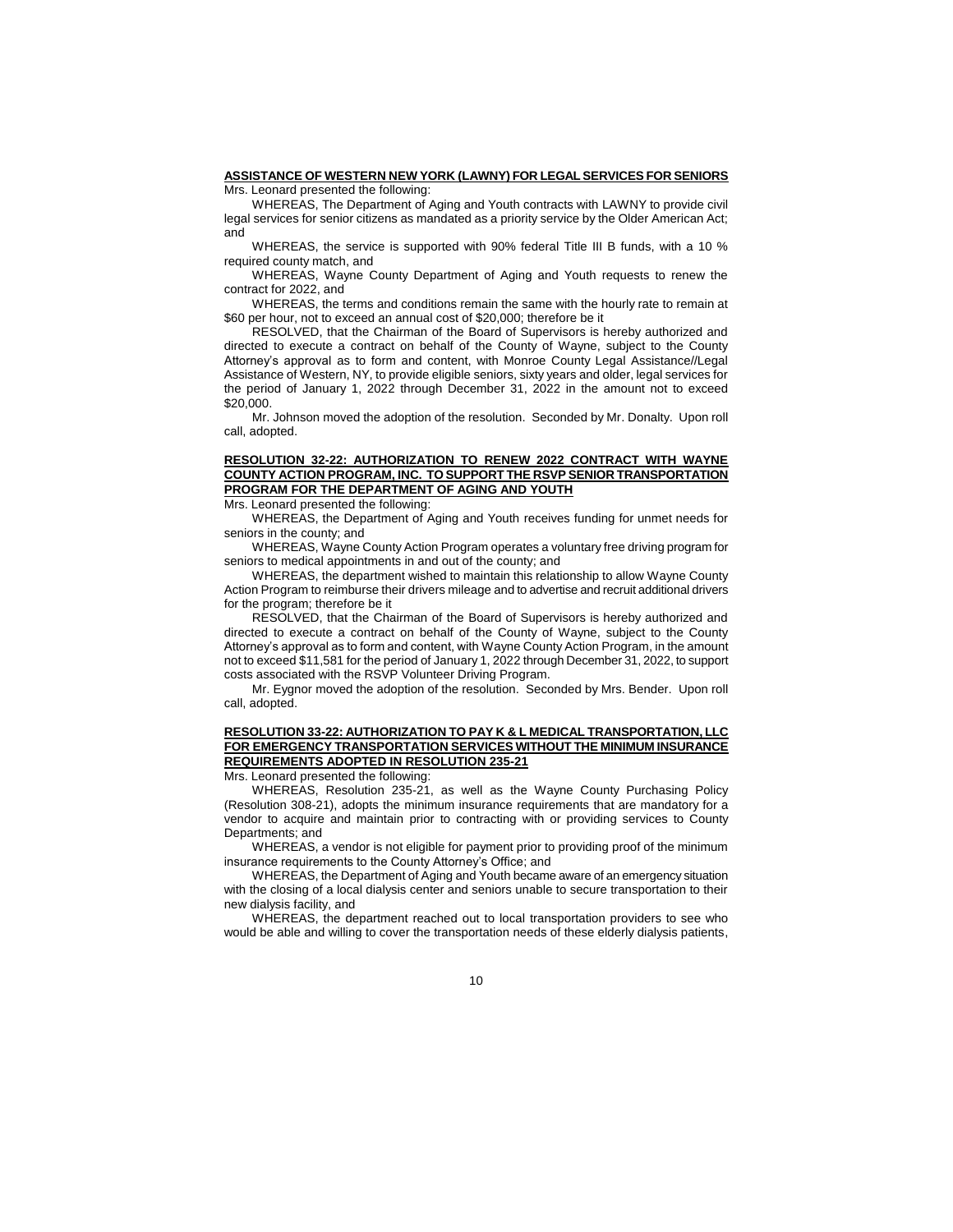WHEREAS, K & L Medical Transportation LLC agreed to transport one Wayne County senior to the client's dialysis appointments in Geneva for \$100 per one way trip, and

WHEREAS, K & L Medical Transportation LLC began providing transportation services while the emergency contracting process was underway, prior to a fully executed contract including proof of the required insurance information was obtained, and

WHEREAS, upon receiving the contract and the minimum insurance requirements for vendors providing transportation services, K & L Medical Transportation LLC notified the Aging and Youth Department that the vendor will be declining to contract with the County due to the minimum insurance standards required of them and immediately stopped providing services, and

WHEREAS, K & L Medical Transportation LLC had provided several weeks of service prior to declining to contract with the County totaling \$1,400 for which they have produced an invoice and are now requesting reimbursement, and

WHEREAS, K & L Medical Transportation LLC was providing services for the Department of Aging and Youth without a fully executed contract and proof of the required insurance on file with the County Attorney's Office, a requirement of the Wayne County Purchasing Policy, therefore, be it

RESOLVED that the Wayne County Board of Supervisors authorizes the Department of Aging and Youth to pay the invoice from K & L Medical Transportation LLC for emergency dialysis transportation of a Wayne County senior in the amount of \$1,400 absent a fully executed contract and proof of the minimum insurance as required by resolution 235-21, and the Wayne County Purchasing Policy.

Mr. Lasher moved the adoption of the resolution. Seconded by Mrs. Bender. Upon roll call, adopted.

# **RESOLUTION 34-22: AUTHORIZATION TO CONTRACT WITH FINGER LAKES AREA COUNSELING AND RECOVERY AGENCY, INC. (FLACRA) FOR CO-LOCATED ALCOHOL AND OTHER DRUG (AOD) SERVICES FOR THE DEPARTMENT OF SOCIAL SERVICES**

Mrs. Leonard presented the following:

WHEREAS, the Child Welfare caseload often includes families with alcohol and/or other drug problems; and

WHEREAS, there is need to continue Alcohol and Other Drug (AOD) services; and

WHEREAS, Wayne County DSS has monies available through the Flexible Fund for Family Services; and

WHEREAS, AOD services are expected to help stabilize families who will then be able to properly care for their children; and

WHEREAS, AOD services will help prevent out of the home placements of children and/or promote the earlier return of children to their families from foster care placement; and

WHEREAS, FLACRA has experience and expertise in these areas; therefore be it RESOLVED, that the Chairman of the Wayne County Board of Supervisors is hereby authorized to execute a contract on behalf of the Wayne County Department of Social Services, subject to the County Attorney's review as to form and content, with Finger Lakes Area Counseling and Recovery Agency, Inc. for the provision of Alcohol and Other Drug services during 1/1/22–12/31/22 timeframe at a cost not to exceed \$61,017; and be it further

RESOLVED, that there are no county monies included in the cost of this contract.

Mr. Eygnor moved the adoption of the resolution. Seconded by Mr. Lasher. Upon roll call, adopted.

# **RESOLUTION 35-22: AUTHORIZATION TO CONTRACT WITH FAMILY COUNSELING SERVICE OF THE FINGER LAKES FOR THE PROVISION OF TRAUMA AND GENERAL COUNSELING SERVICES FOR THE DEPARTMENT OF SOCIAL SERVICES**

Mrs. Leonard presented the following:

WHEREAS, the Wayne County Department of Social Services strives to keep families

11

#### and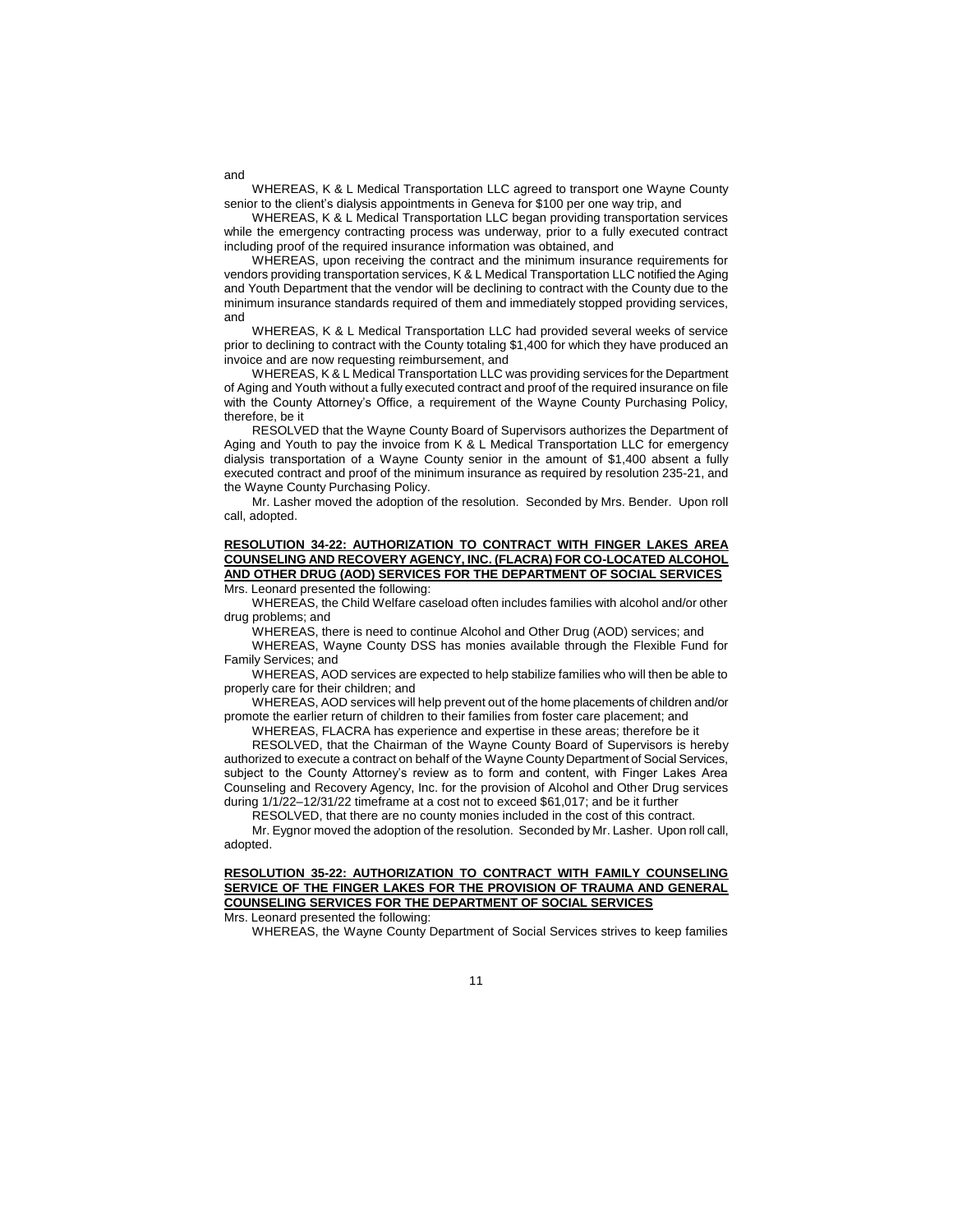intact and children raised by their own parents/relatives; and

WHEREAS, many families at risk of having children placed outside the home have experienced high levels of trauma; and

WHEREAS, trauma-based counseling has been shown to reduce rates of out-of-home placements in at-risk families; and

WHEREAS, the Family Counseling Service of the Finger Lakes is certified to provide such trauma-based counseling services; therefore be it

RESOLVED, that the Chairman of the Board of Supervisors is hereby authorized to enter into a contract

with Family Counseling Services of the Finger Lakes, subject to the approval of the County Attorney as to form and content, for the provision of trauma and general counseling services for an amount not to exceed \$75,000 for the period 1/1/22 – 12/31/22.

Mrs. Bender moved the adoption of the resolution. Seconded by Mr. Donalty. Upon roll call, adopted.

#### **RESOLUTION 36-22: AUTHORIZATION TO CONTRACT WITH FAMILY COUNSELING SERVICE OF THE FINGER LAKES FOR THE PROVISION OF SEXUAL ABUSE ASSESSMENT AND TREATMENT SERVICES FOR THE DEPARTMENT OF SOCIAL SERVICES**

Mrs. Leonard presented the following:

WHEREAS, many children in Wayne County become victims of sexual abuse each year; and

WHEREAS, these children need skilled professional assessment to accurately determine if abuse has occurred, and skilled professional treatment to successfully recover from this abuse and carry on productive lives in those cases where abuse has occurred; and

WHEREAS, Family Counseling Service of the Finger Lakes employs appropriately trained staff who are qualified to deliver sexual abuse assessment and treatment services; therefore be it

RESOLVED, that the Chairman of the Board of Supervisors is hereby authorized to enter into a contract with Family Counseling Services of the Finger Lakes, subject to the approval of the County Attorney as to form and content, for the provision of sexual abuse assessment and treatment services for an amount not to exceed \$115,293 for the period 1/1/22 – 12/31/22.

Mr. Lasher moved the adoption of the resolution. Seconded by Mr. Eygnor. Upon roll call, adopted.

# **RESOLUTION 37-22: AUTHORIZATION TO SIGN AGREEMENT WITH CHILD CARING INSTITUTION - CHILDREN AWAITING PARENTS, INC. FOR THE DEPARTMENT OF SOCIAL SERVICES**

Mrs. Leonard presented the following:

WHEREAS, the Wayne County Department of Social Services (DSS) needs to place children in caring intuitions, at times, to promote their health and safety; and

WHEREAS, payment for these services is not determined by the county but is dictated by New York State; and

WHEREAS, it has been the practice of DSS to have in place contracts with various child caring institutions to facilitate a child's placement on a timely basis; and

WHEREAS, Children Awaiting Parents maintains a level of therapeutic foster care placements that are necessary to meet the needs of children with complex placement and care needs; therefore, be it

RESOLVED, that the Chairman of the Wayne County Board of Supervisors is hereby authorized to execute an agreement with Children Awaiting Parents, Inc. for the time frame of 10/12/2021-12/31/2022 for the purchase of therapeutic foster care for children, subject to the County Attorney's approval as to form and content for an amount not to exceed \$75,000.

Mrs. Bender moved the adoption of the resolution. Seconded by Mr. Eygnor. Upon roll call, adopted.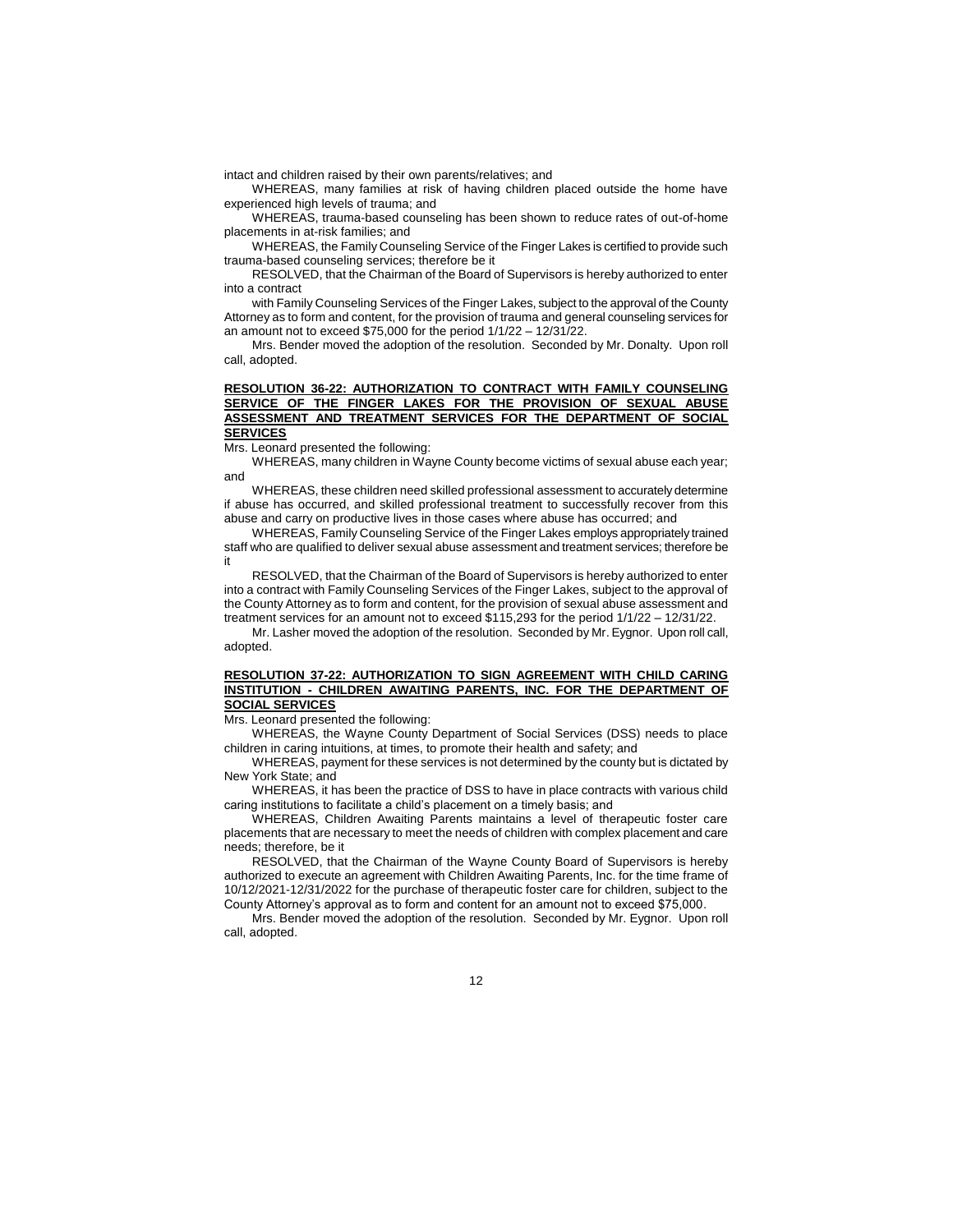## **RESOLUTION 38-22: AUTHORIZATION TO ESTABLISH A LONG TERM HOUSING PROJECT WITH ARPA FUNDS AND ENTER INTO A LEASE AGREEMENT WITH LUCAS DOBBINS, DBA LINCOLN RENTALS, LLC**

Mrs. Leonard presented the following:

WHEREAS, the Wayne County APRA (American Rescue Plan Act) Committee has approved funding for the Wayne County Department of Social Services to address emergency housing and homelessness needs; and

WHEREAS, this project calls for the Wayne County Department of Social Services to enter into a lease agreement, securing space appropriate for the scope and parameters of the project; and

WHEREAS, the agency has identified a landlord willing to provide space and make the necessary capital improvements that meets the unique needs of this project; and

WHEREAS, the provision of said space will require security, daily maintenance and upkeep for the duration of the contract; and

WHEREAS, it is the expectation that this project will be executed with the approval of and in accordance with ordinances specific to the town in which it's located; now, therefore be it

RESOLVED, that the Long Term Housing project is hereby created with \$360,000.00 of ARPA Funding; and be it further

RESOLVED, that the Chairman of the Wayne County Board of Supervisors is authorized to enter into a lease agreement on behalf of the Department of Social Services, with Lucas Dobbins, DBA Lincoln Rentals, LLC at a cost not to exceed \$100,000.00 annually for a period of three years, subject to the County Attorney's approval as to form and content; and be it further

RESOLVED, that the County Treasurer is authorized to transfer \$360,000.00 of ARPA funds from the General Fund to the Capital project Fund, and be it further

RESOLVED, that the Wayne County Treasurer is authorized to make the following budget adjustments:

## **A1011 ARPA Fund**

(Appropriations)

\$360,000 from .54000 Contractual Expenses

## **A9950 Transfer to Capital Fund Projects**

| (Appropriations) |    |                                  |
|------------------|----|----------------------------------|
| \$360,000        | to | .52712 Long Term Housing Project |

## **H4902 ARPA**

| (Revenues)<br>\$360,000       | to | .45031 LTHOU Interfund Transfer        |
|-------------------------------|----|----------------------------------------|
| (Appropriations)<br>\$360,000 | to | 52000 LTHOU Equipment & Capital Outlay |

Mr. Johnson moved the adoption of the resolution. Seconded by Mr. Lasher. Upon roll call, adopted.

### **RESOLUTION 39-22: AUTHORIZATION TO CREATE A FULL TIME MOTOR VEHICLE OPERATOR POSITION, ABOLISH A PART TIME MOTOR VEHICLE OPERATOR POSITION AND AMEND THE 2022 BUDGET FOR THE WAYNE COUNTY VETERANS SERVICE AGENCY**

Mrs. Leonard presented the following:

WHEREAS, the Wayne County Veterans Service Agency (VSA) provides transportation for veterans utilizing the VSA handicapped accessible bus to the Syracuse VA for appointments twice a week, and contracts for similar services with RTS Wayne to transport veterans to the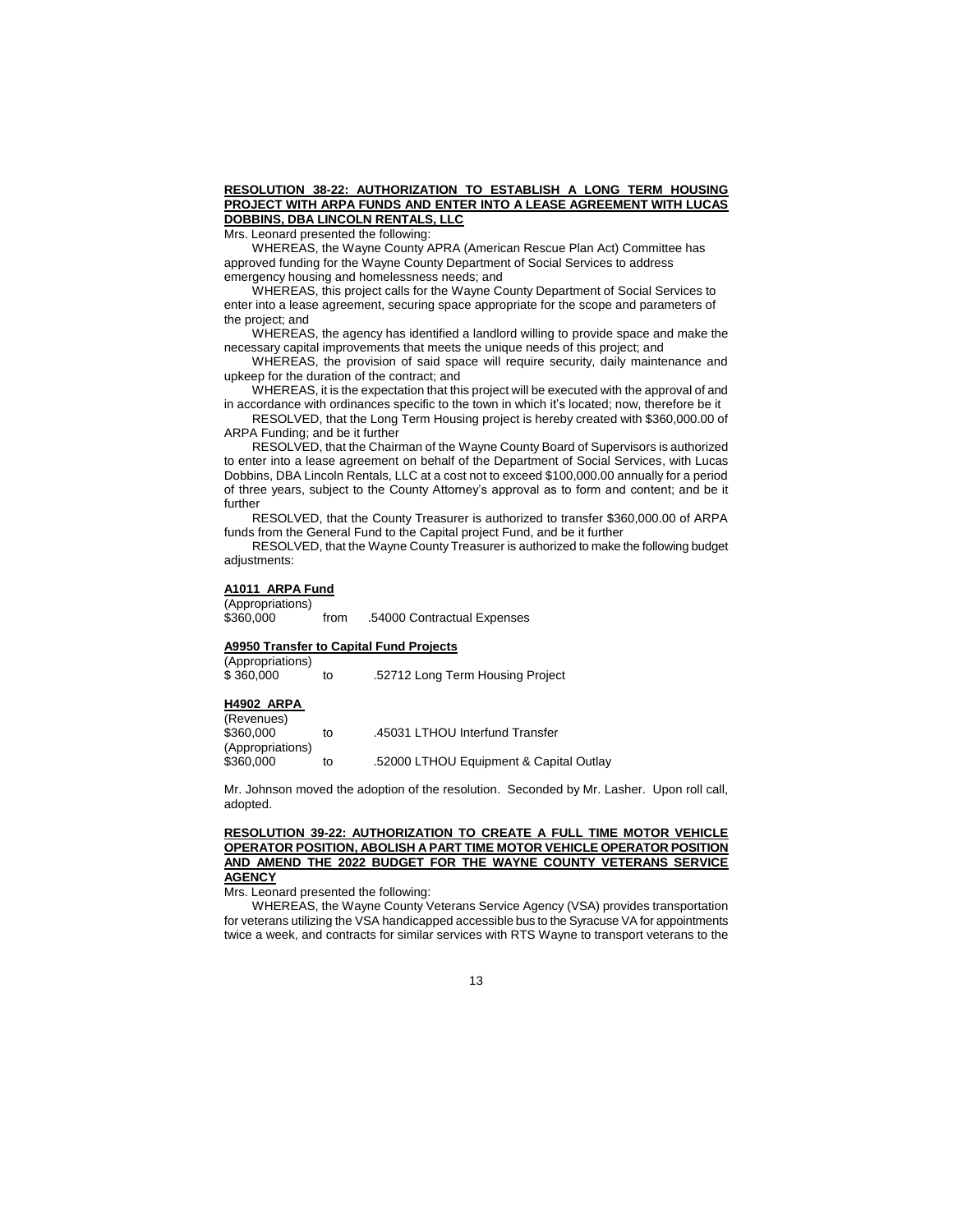Canandaigua VA twice a week; and

WHEREAS, the Wayne County VSA receives requests for transportation to other VA locations, including Rochester VA, Buffalo VA, and VA disability related appointments within 100 miles; and

WHEREAS, the Wayne County VSA received new contractual terms from RTS Wayne for 2022 to increase the cost per trip to \$16.50 one way (\$33 round trip), and add an hourly rate of \$58.79 for residents who live over 10 miles north of Route 31; and

WHEREAS, the Wayne County VSA presented a 2022 budget for contracted expenses in the amount of \$36,000.00 to cover the cost of transportation for veterans to Canandaigua VAMC, and under the new terms the cost for coverage is anticipated to be higher than the adopted 2022 budget; and

WHEREAS, the Wayne County VSA believes in the value of providing transportation services for veterans to necessary VA medical appointments and VA disability related appointments within a 100 mile radius; and

WHEREAS, the cost benefit of creating a full time Motor Vehicle Operator, while utilizing RTS Wayne as a back-up provider, allows the Wayne County VSA to maintain the budget at its current amount while expanding the services it provides, and grants the Motor Vehicle Operator sufficient time to perform associated administrative functions; now therefore be it

RESOLVED, the Wayne County VSA Director is authorized to create and fill one full-time Motor Vehicle Operator position at the hourly rate of \$16.95 (Grade 8 of the CSEA unit), and abolish one part-time Motor Vehicle Operator position effective January 19, 2022 ; and be it further

RESOLVED, that the Wayne County Treasurer is authorized to make the following 2022 Budget adjustments:

#### **A6510 VETERANS SERVICES**

(Appropriations) \$25,605 from 54400 Contracted Services \$15,421 to 51100 Motor Vehicle Operator Full time \$1,180 to 58200 Social Security \$493 to 58100 NYS Retirement System \$11.00 to 58901 Employee Assistance Program \$8,500 to 54114 Car Expense

Mr. Johnson moved the adoption of the resolution. Seconded by Mr. Lasher. Upon roll call, adopted.

#### **RESOLUTION 40-22: AUTHORIZATION TO CONTRACT WITH WAYNE AREA TRANSPORTATION SERVICES, INC. (RTS) FOR 2022 FOR VETERANS TRANSPORTATION SERVICES TO CANANDAIGUA VAMC**

Mrs. Leonard presented the following:

WHEREAS, the Wayne County Veterans Service Agency (VSA) received a contract renewal of services from Regional Transit Service (RTS) Wayne for medical appointments to the Canandaigua VA Medical Center during 2022; and

WHEREAS, the new contract will be utilized only as a back-up in the event that the Wayne County Veterans Service Agency's full-time Motor Vehicle Operator is unable to perform their duties; and

WHEREAS, the new contract has a cost of \$58.79 per hour for the start date of January 2022; now, therefore, be it

RESOLVED, that the Chairman of the Wayne County Board of Supervisors is hereby authorized to execute a contract, subject to the County Attorneys approval as to form and content, with RTS for the provision of medical transportation services for Wayne County Veterans to the Canandaigua VA Medical Center from 1/1/2022 – 12/31/2022.

Mr. Eygnor moved the adoption of the resolution. Seconded by Mr. Donalty. Upon roll call, adopted.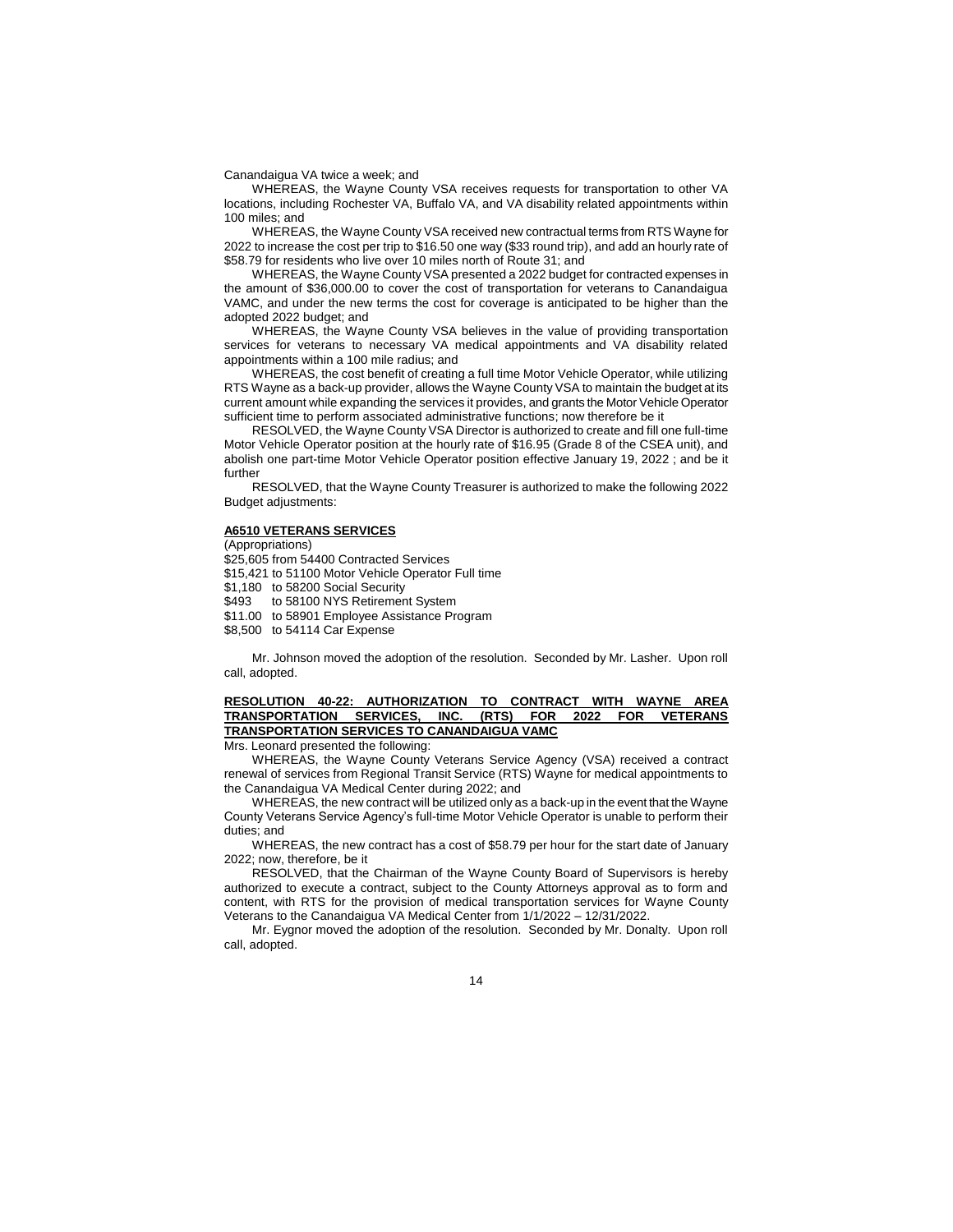## **RESOLUTION 41-22: AWARD RFP CONTRACT FOR OBLIQUE AND ORTHOGRAPHIC AERIAL IMAGING OF WAYNE COUNTY**

Mr. Eygnor presented the following:

WHEREAS, Wayne County is desirous of updating the aerial imaging of the county; and WHEREAS, In accordance with Wayne County Purchasing Policy, an RFP was issued for aerial imaging of Wayne County in 2022 and 2025; and

WHEREAS, responses to the RFP were opened on Tuesday, December 28, 2021 at 2:00 p.m. with the following base proposals received:

| EagleView (formerly Pictometry)<br>25 Methodist Hill Drive<br>Rochester, NY 14623 | 2022 Flyover<br>\$198.594 | 2025 Flyover<br>\$198.594 |
|-----------------------------------------------------------------------------------|---------------------------|---------------------------|
| Nearmap US, Inc.                                                                  | \$117,810                 | \$121,345                 |

South Jordan, UT 84095 Change Detection: Eagleview: \$19,054.35 per flyover

Nearmap: no quote, referred to third party and;

10897 S River Front Parkway, Suite 150

WHEREAS, the proposals have been reviewed by the Director of Emergency Management, Real Property Tax Director, ALS Director and Emergency Management Project Coordinator and assessed against published RFP criteria and the review committee recommends that EagleView's offering is deemed to be in the best interest of the county; and,

WHEREAS, upon evaluation, it was determined that Nearmap does not currently have the capability to integrate with the County's CAD software, they do not offer change detection software directly and access to their imagery and software would be very limited; now therefore, be it

RESOLVED, that the Wayne County Board of Supervisors hereby accepts the proposal by EagleView; and be it further

RESOLVED, that the Chairman of the Board is hereby authorized to execute a contract on behalf of the County of Wayne, subject to the County Attorney's approval as to form and content with Eagleview for a six (6) year period, to include two flyovers, paid for in annual payments not to exceed \$72,549.45 per year.

Mrs. Leonard moved the adoption of the resolution. Seconded by Mrs. Bender. Upon roll call, adopted.

## **RESOLUTION 42-22: AUTHORIZATION TO AMEND 2022 HIGHWAY BUDGET AND PURCHASE CUTTING PLOTTER FOR THE SIGN DEPARTMENT**

Mr. Chatfield presented the following:

WHEREAS, the Sign Department has a vinyl cutting plotter that is used to make signs which has recently stopped working, and

WHEREAS, the plotter is 13 years old and replacement parts are no longer available for this unit, and

WHEREAS, a replacement plotter was not included in the 2022 budget, and

WHEREAS, the Superintendent of Public Works proposes to utilize available funds from the D fund reserve toward the purchase of a new plotter, now, therefore be it

RESOLVED, that the County Treasurer is hereby authorized to transfer \$5,700.00 from the D fund reserve and amend the 2022 Highway budget as follows: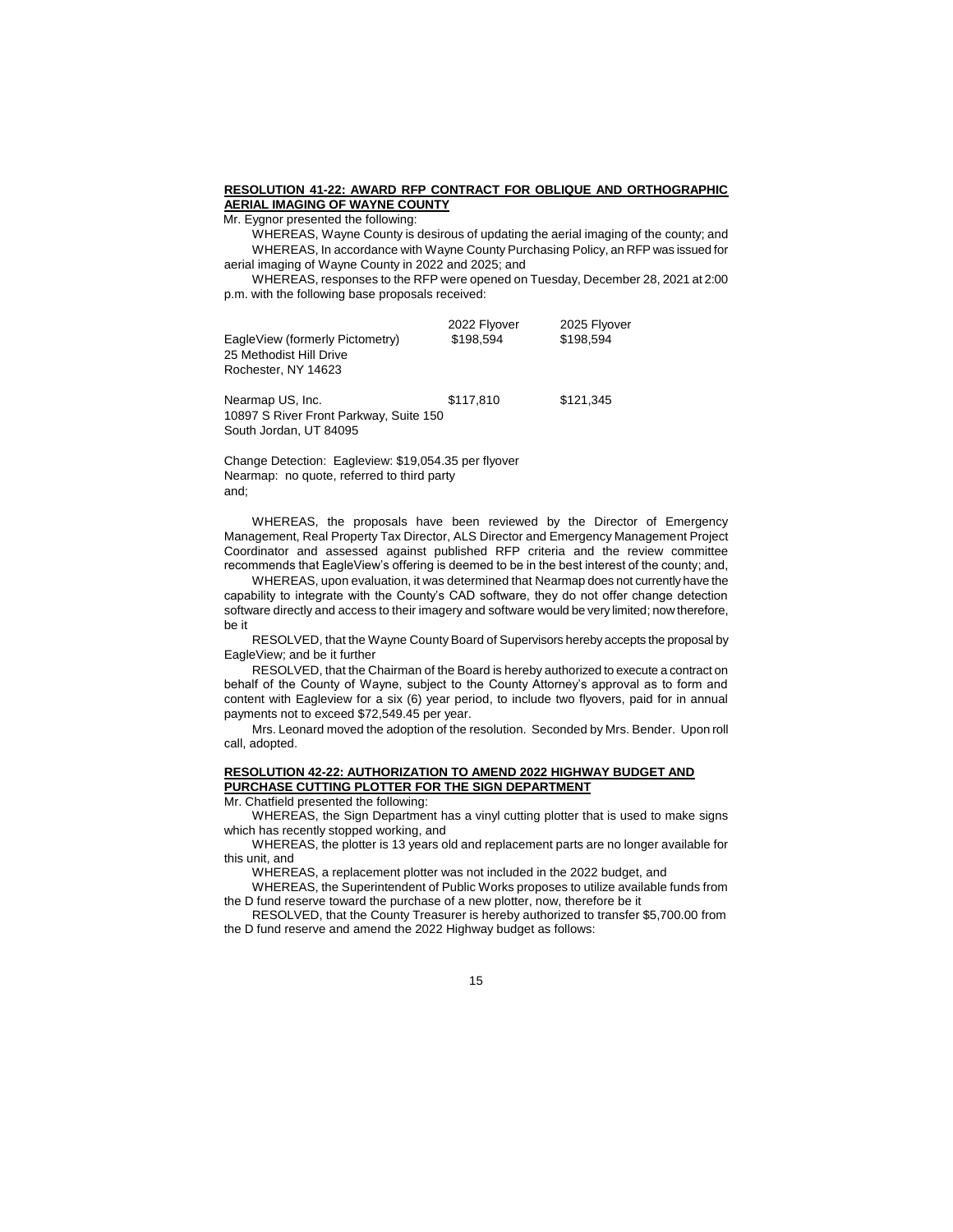## **D 5111 – Road Striping and Sign Maintenance**

(Appropriations)

\$5,700.00 to .52400 Highway & Street Equipment

Mrs. Bender moved the adoption of the resolution. Seconded by Mr. Eygnor. Upon roll call, adopted.

# **RESOLUTION 43-22: AUTHORIZATION TO APPOINT WAYNE COUNTY FIRE COORDINATOR, SET SALARY AND APPOINT FOR A THREE YEAR TERM**

Mr. Lasher presented the following:

WHEREAS, Rick Bond, County Fire Coordinator has announced his retirement; and WHEREAS, the Board of Supervisors authorized the advertising of the vacancy and the creation of a search committee; and

WHEREAS, the search committee conducted interviews of applicants; now therefore be it RESOLVED, that Jeremiah Shufelt is appointed to the position of Wayne County Fire Coordinator for a three year term beginning January 19, 2022 and ending December 31, 2024 at an annual salary of \$ 30,000.

Mr. Johnson moved the adoption of the resolution. Seconded by Mr. Kolczynski. Upon roll call, adopted.

## **RESOLUTION 44-22: AUTHORIZATION TO EXECUTE A CONTRACT WITH S2AY RURAL HEALTH NETWORK FOR THE PROVISION OF HIRING PUBLIC HEALTH CORPS FELLOWS**

Mr. Groat presented the following:

WHEREAS, Wayne County Public Health (WCPH) has entered into a contract with New York State Department of Health (NYSDOH) through Health Research, Inc. (HRI) for funding to support the New York State (NYS) Public Health Corps (PHCorps) Fellowship Program for Wayne County; and

WHEREAS, this funding is provided to local health departments (LHD) to:

- Recruit, train, deploy and manage NYS PHCorps Fellows serving in local health departments and other community-based organizations.
- Augment LHD capacity to respond to current and emerging public health emergencies.
- Provide health education services to inform and protect communities.
- Improve outreach and assistance to vulnerable populations; and
- Directly assist with local COVID-19 public health response (e.g. testing, contact tracing, vaccination, prevention campaigns, community education, logistics, operations, and coordination); and

WHEREAS, based on a methodology that takes into consideration county population and health outcome indicators, WCPH is eligible to receive a total of \$1,383,824 over two years to support up to nine (9) Fellows and one (1) Local Coordinator annually; and

WHEREAS, WCPH wishes to contract with S2AY Rural Health Network for the provision of hiring up to nine (9) Fellows and one (1) Local Coordinator for the period of September 1, 2021 to July 31, 2023 for a total amount of \$1,233,402.30; now, therefore, be it

RESOLVED, that the Chairman of the Board of Supervisors is hereby authorized to execute a contract, and sign any future amendments, with S2AY Rural Health Network for the provision of hiring up to nine (9) Fellows and one (1) Local Coordinator for the period of September 1, 2021 to July 31, 2023 for a total amount of \$1,233,402.30.

Mrs. Leonard moved the adoption of the resolution. Seconded by Mr. Lasher. Upon roll call, adopted.

## **RESOLUTION 45-22: AUTHORIZATION TO RATIFY THE 2022-2025 COLLECTIVE BARGAINING AGREEMENT WITH THE PROFESSIONAL SERVICE WORKERS, LOCAL**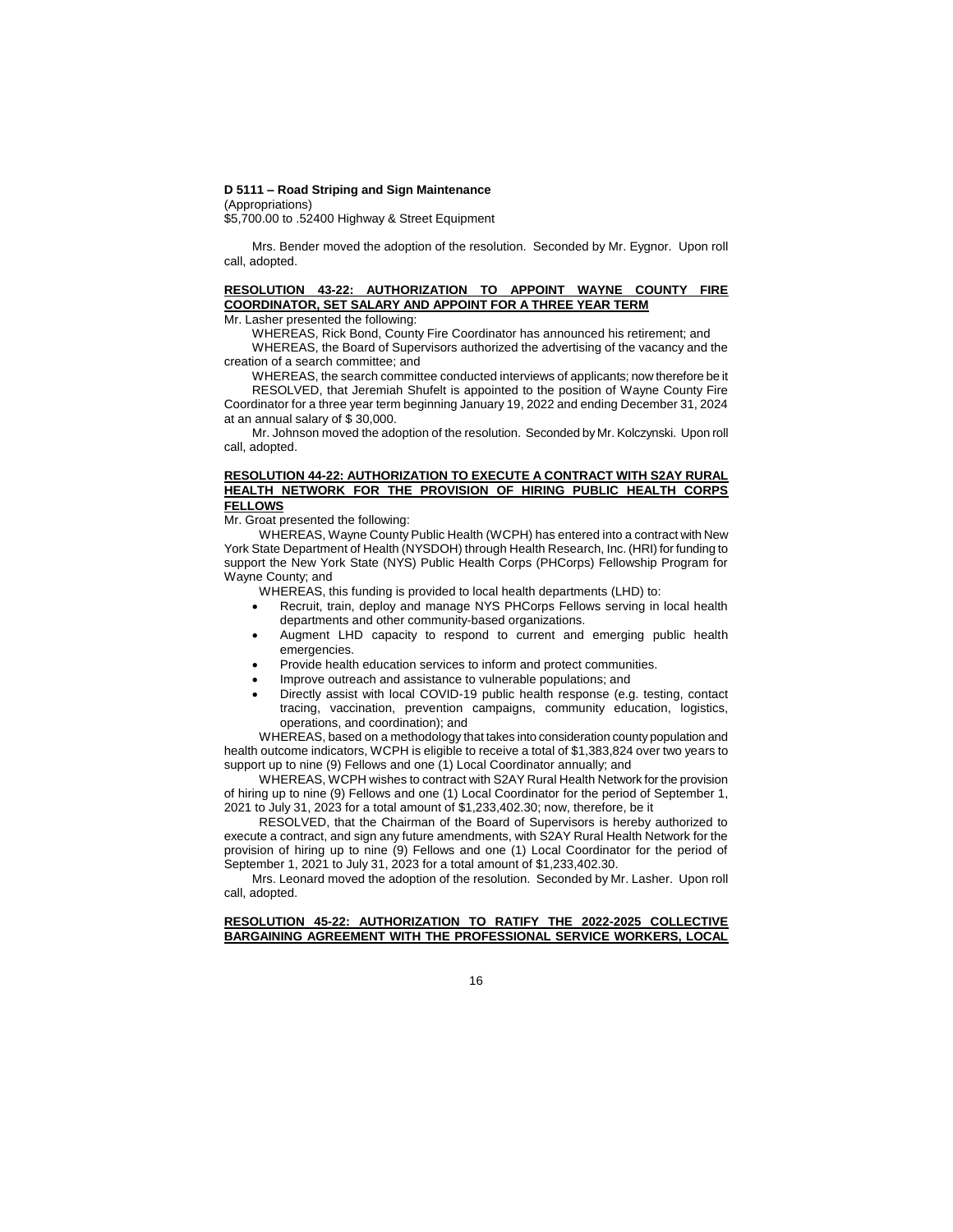#### **81382 IUE-CWA**

Mr. Lasher presented the following:

WHEREAS, Wayne County ("the County") and the Professional Service Workers, Local 81382 IUE-CWA ("the Union") have negotiated a collective bargaining agreement ("the Agreement") establishing terms and conditions of employment for the four (4) year period commencing January 1, 2022 and ending December 31, 2025; and

WHEREAS, the Union's Contract Negotiation Committee has reviewed the provisions of said Collective Bargaining Agreement and the Union's membership voted on January 5, 2022 to ratify the tentative agreement; and

WHEREAS, the County's Contract Negotiation Committee has reviewed the material changes in the tentative agreement with the Board of Supervisors; now, therefore, be it

RESOLVED that the Agreement is hereby approved and ratified by the Board of Supervisors and the Chairman of the Wayne County Board of Supervisors is hereby authorized and directed to execute the Agreement on behalf of the County of Wayne.

Mr. Johnson moved the adoption of the resolution. Seconded by Mr. Eygnor. Upon roll call, adopted.

### **RESOLUTION 46-22: AUTHORIZATION TO PURCHASE 25,000 COVID HOME TEST KITS FROM ONTARIO COUNTY AND AMEND THE BUDGET**

Mr. Lasher presented the following:

WHEREAS, Wayne County is currently under a state of emergency declared by Board of Supervisors Chairman Miller, because of the high numbers of COVID positive cases in the County, and

WHEREAS, Public Health officials strongly encourage vaccinations, mask wearing, social distancing and utilization of COVID home test kits as measures to help fight against the spread of COVID, and

WHEREAS, home COVID tests kits are very difficult to obtain by the general public, and WHEREAS, to date, Wayne County has received approximately 4400 home test kits from New York State for community distribution, with no definitive numbers regarding future distributions to the County, and

WHEREAS, large scale home test purchasing by smaller counties has been made difficult do to large quantities of tests being purchased by large counties, along with state and federal governments,

WHEREAS, smaller counties are working collaboratively to procure large number of home test kits, and

WHEREAS, Ontario County was able to purchase a large number of home test kits under emergency procurement and is desirous of re-selling 25,000 kits to Wayne County for their original purchase price, and

WHEREAS, the County Administrator is requesting authorization to enter into an agreement with Ontario County for the purchase of 25,000 I-Health home COVID test kits (two tests per kit) at a price of \$18.96 per kit, with payment to be made to Ontario County, and

WHEREAS, said tests are tentatively scheduled to be delivered to Wayne County by January 21, 2022, and

WHEREAS, Wayne County has been assured by Ontario County of the ability to purchase an additional 25,000 kits, at the same price, if needed, now therefore, be it,

RESOLVED, the Chairman of the Board of Supervisors is hereby authorized to enter into an agreement with Ontario County, NY for the purchase of 25,000 I-Health COVID home test kits at a price of \$18.96 per kit, for a total cost of \$474,000, subject to the approval of the County Attorney as to form and content, and further, be it

RESOLVED, that the Wayne County Treasurer is authorized to make the following budget adjustment;

## **A1010 Board of Supervisors**

(Revenues)

\$1,000,000 to 43289 State Aid – COV19 Coronavirus pandemic